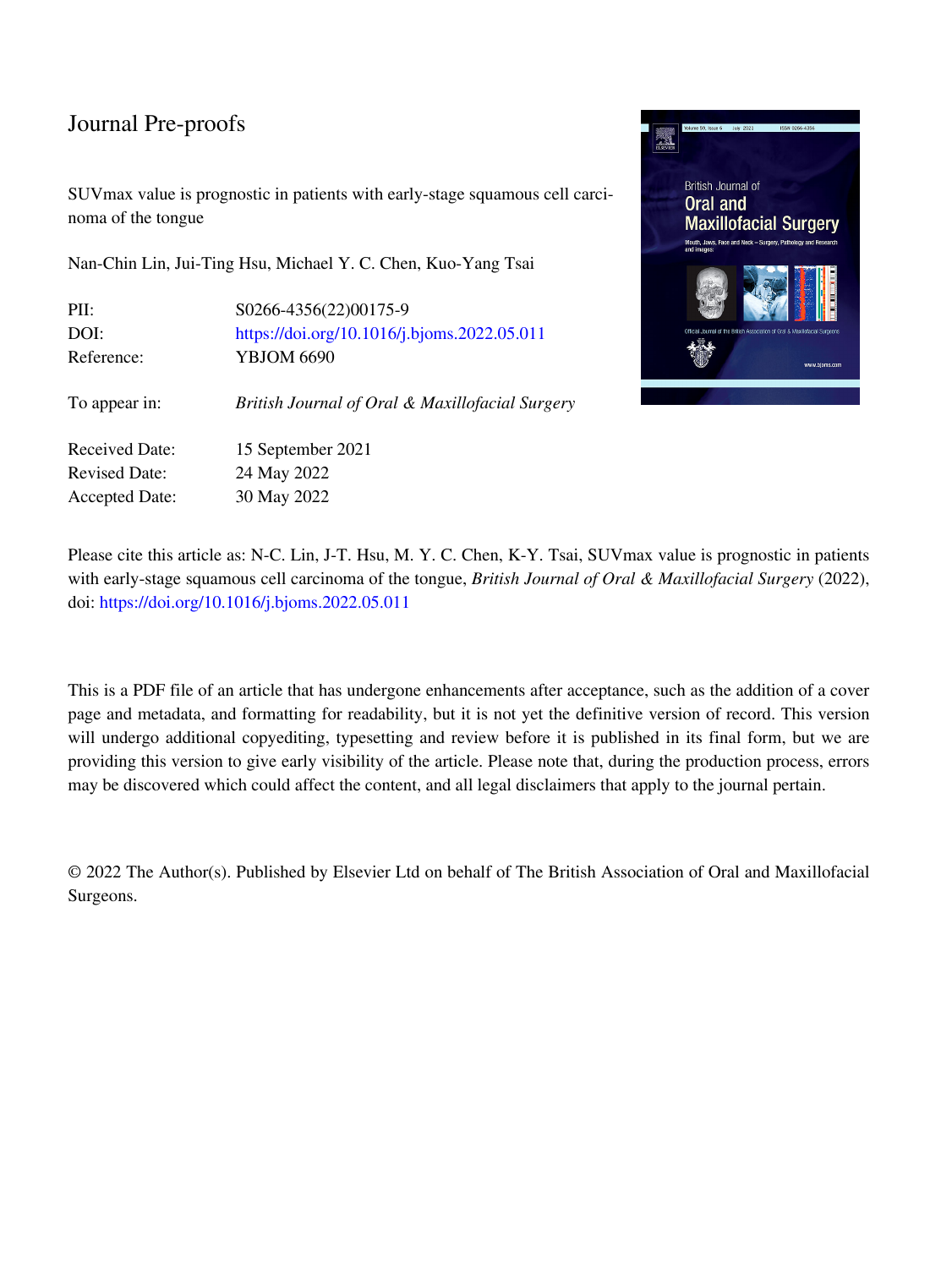# **SUVmax value is prognostic in patients with early-stage squamous cell carcinoma of the tongue**

# **Abbreviation<sup>1</sup>**

#### **Abstract**

Objective: To evaluate the relationship between preoperative primary tumour standardised uptake value (SUVmax) (tSUVmax) and clinicopathological features, including depth of tumour invasion (DOI), recurrence factors and survival outcomes, and compare the prognostic value of tSUVmax with that of the other factors associated with recurrence for early-stage oral squamous cell carcinoma (OSCC) of the tongue.

Study design: We retrospectively analysed data from 155 patients with tongue OSCCs. All the samples were treated, and regularly monitored at the "Changhua Christian Hospital (CCH)." Only patients who had undergone <sup>18</sup>F-fluorodeoxyglucose positron emission tomography (FDG-PET) within 14 days before surgery were included.

Results: The tSUVmax of >5.2 was found to be the sole strong predictor of DOI of >4 mm. A tSUVmax of >7.6 was strongly associated with pT2 tongue OSCC, more aggressive DOI and perineural invasion. DOI and tSUVmax could be used to predict disease-free survival (DFS) for early-stage tongue OSCC and showed stronger predictive power than traditional American Joint Committee on Cancer (AJCC) T stage.

Conclusions: Thus, tSUVmax could be a prognostic tool for DFS in early AJCC stage tongue OSCC.

<sup>&</sup>lt;sup>1</sup> AJCC, American Joint Committee on Cancer; CCH, Changhua Christian Hospital; CT, Computed tomography; DFS, Disease-free survival; DOI, Depth of tumour invasion; FDG-PET, <sup>18</sup>F-fluorodeoxyglucose positron emission tomography; MRI, Magnetic resonance imaging; NCCN, National Comprehensive Cancer Network; OSCC, Oral squamous cell carcinoma; ROC, Receiver operating characteristic; YI, Youden index; tSUVmax, (tumour standardised uptake value)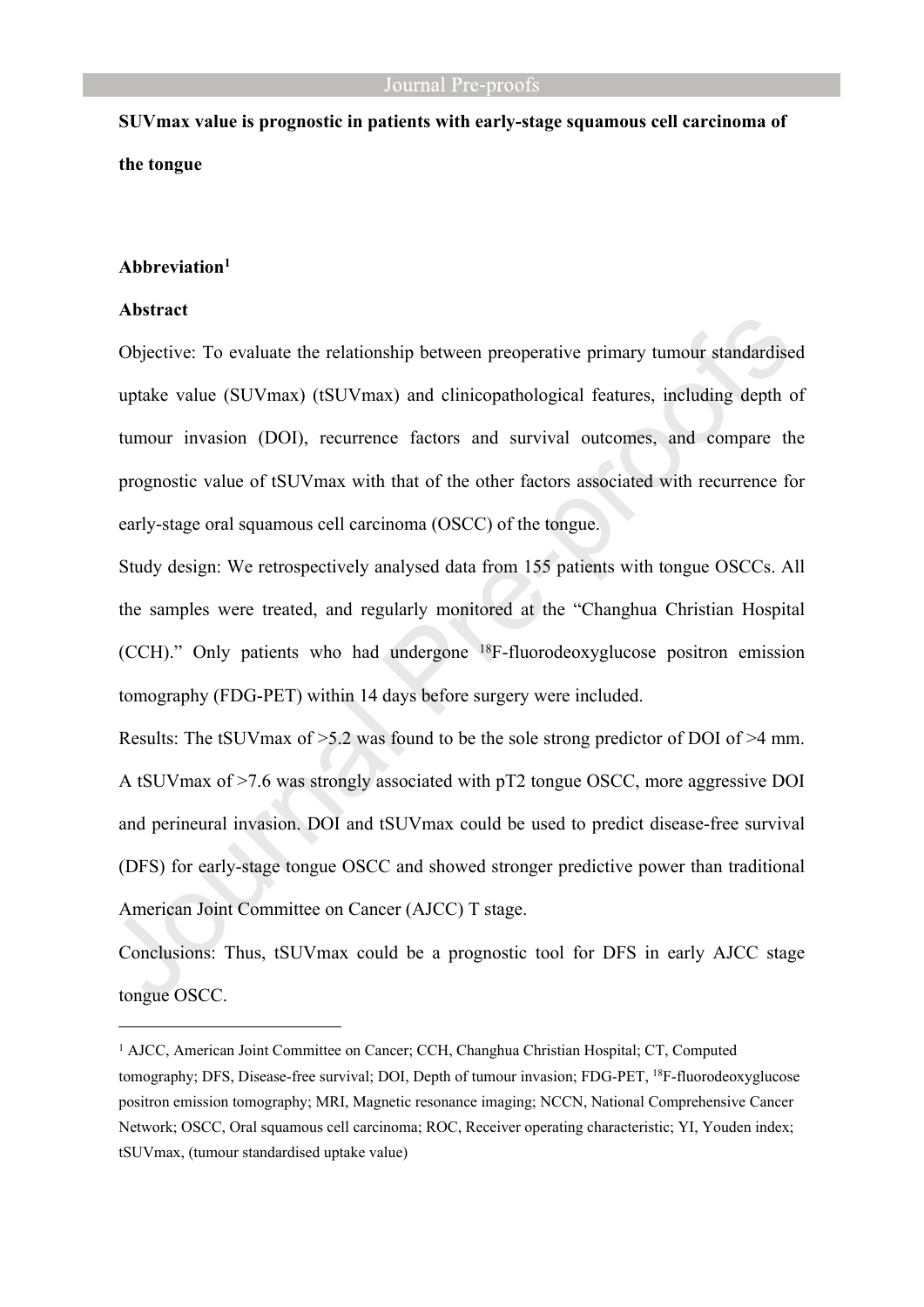**Keywords:** FDG-PET, Tongue cancer, SUVmax, Squamous cell carcinoma, Early stage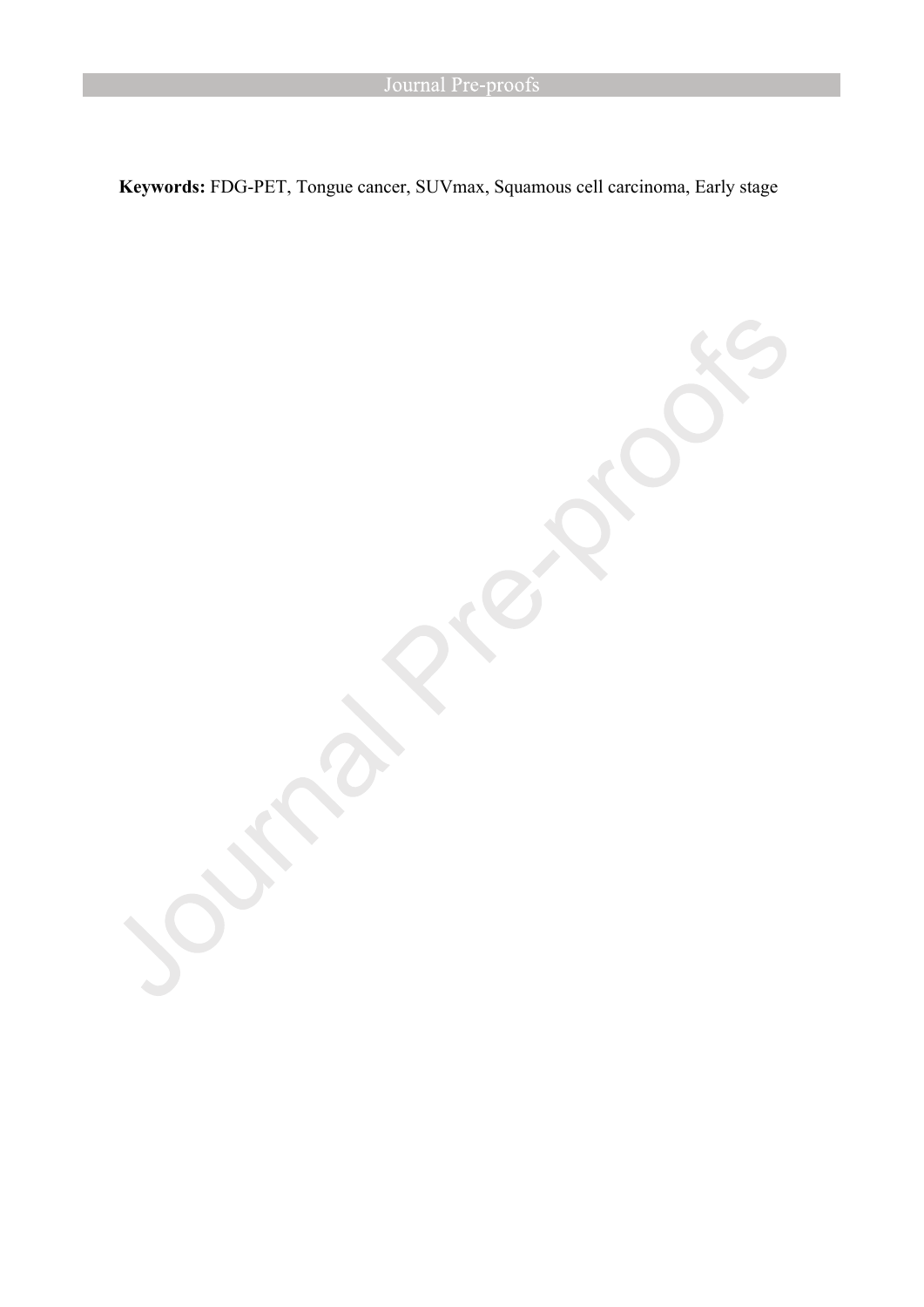# **Introduction**

South Asian prevalence of OSCC is on a rise. OSCC is the sixth most common carcinoma globally.<sup>1</sup> In Taiwan, it is currently the fourth most common malignant tumour in males and seventh in both sexes.<sup>2</sup> OSCC affects the tongue predominantly in western countries<sup>3-5</sup>

Despite rapid advances in treatment modalities and diagnostic tools, the mortality rate of patients with tongue OSCC has not diminished in recent decades.<sup>6</sup> The most common reason is locoregional recurrence within 2 years after the initial treatment.<sup>7</sup>

Adjuvant therapy is indicated for advanced-stage OSCC or when resected specimens show evidence of certain recurrence factors, according to "National Comprehensive Cancer Network (NCCN) guidelines."8, 9 For early-stage tongue OSCC (pT1–pT2, pN0), however, the current T staging system by the AJCC is insufficient to gauge the disease progression,<sup>10</sup> and adjuvant therapy is usually not indicated. Therefore, better tools for predicting the course of early-stage tongue OSCC are needed.

<sup>18</sup>FDG-PET is used globally for tumour staging and follow-up.<sup>11-13</sup> It demonstrates increased glucose uptake by the tumour, quantified by the SUV max values.<sup>14,15</sup> The uptake of glucose by cancer cells is increased by metabolic alterations that support malignant properties, such as the upregulation of the epithelial-to-mesenchymal (EMT) transition pathway.<sup>16</sup> Therefore, SUVmax as a metabolic parameter may serve as a marker of the aggressiveness of OSCC.

In this study, we evaluated the relationship of preoperative primary tumour SUVmax (tSUVmax) with the clinicopathological features, including depth of tumour invasion (DOI), recurrence factors and survival outcomes, and we compared the prognostic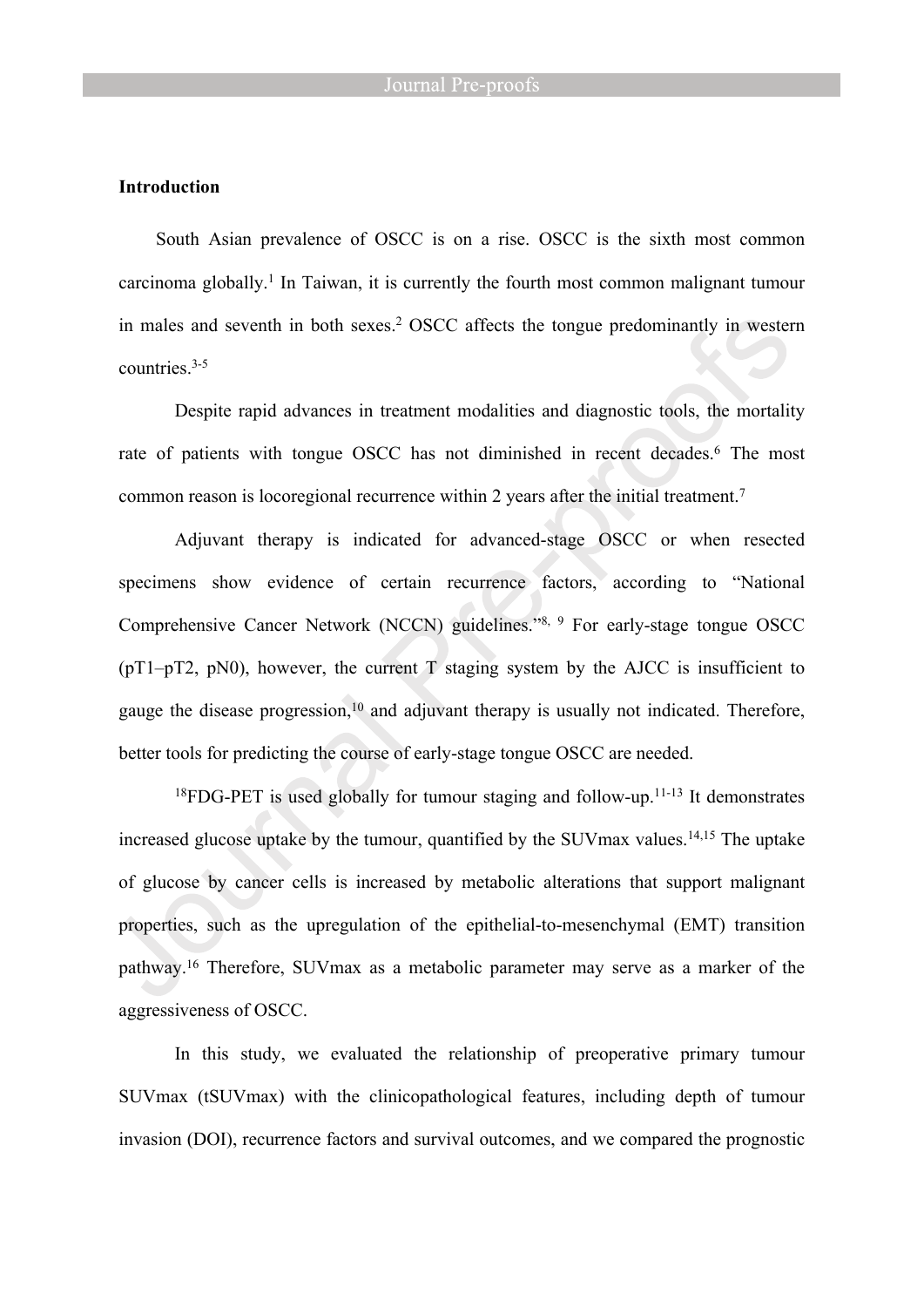value of tSUVmax with that of the other factors associated with the recurrence of earlystage tongue OSCC.

# **Materials and methods**

# *Experimental section*

#### *Patients*

This cohort study was conducted retrospectively which was approved by the Institutional study review board and Ethical Committee of CCH, Changhua, Taiwan on March 24, 2021 (IRB number: 210210). All the patient information was obtained from hospital charts and from the cancer registry centre of CCH. A total number of 3221 OSCC patients who were treated with surgery were identified. The patients had followed by adjuvant therapy and were monitored for their follow-up at the CCH between January 1, 2008 and December 31, 2019. The follow-up period was determined as the period from the date of indexing to December 31, 2019. We enrolled patients with early-stage tongue OSCC who had undergone FDG-PET within 2 weeks before surgery. Patients who did not receive treatment in lines with the NCCN treatment guidelines were excluded from the study. Patients who had positive margin, patients who failed to follow-up or with incomplete records, patients who had recurrent carcinoma or metastatic carcinoma from other sites were excluded from the study. A total number of 155 subjects finally accounted for this cohort study.

# *FDG-PET/computed tomography (CT) scan protocols*

All patients who underwent FDG-PET/CT; Gemini GXL 16 PET/CT system, Philips Healthcare, Amsterdam, The Netherlands) fasted for 4–6 hours before FDG injection.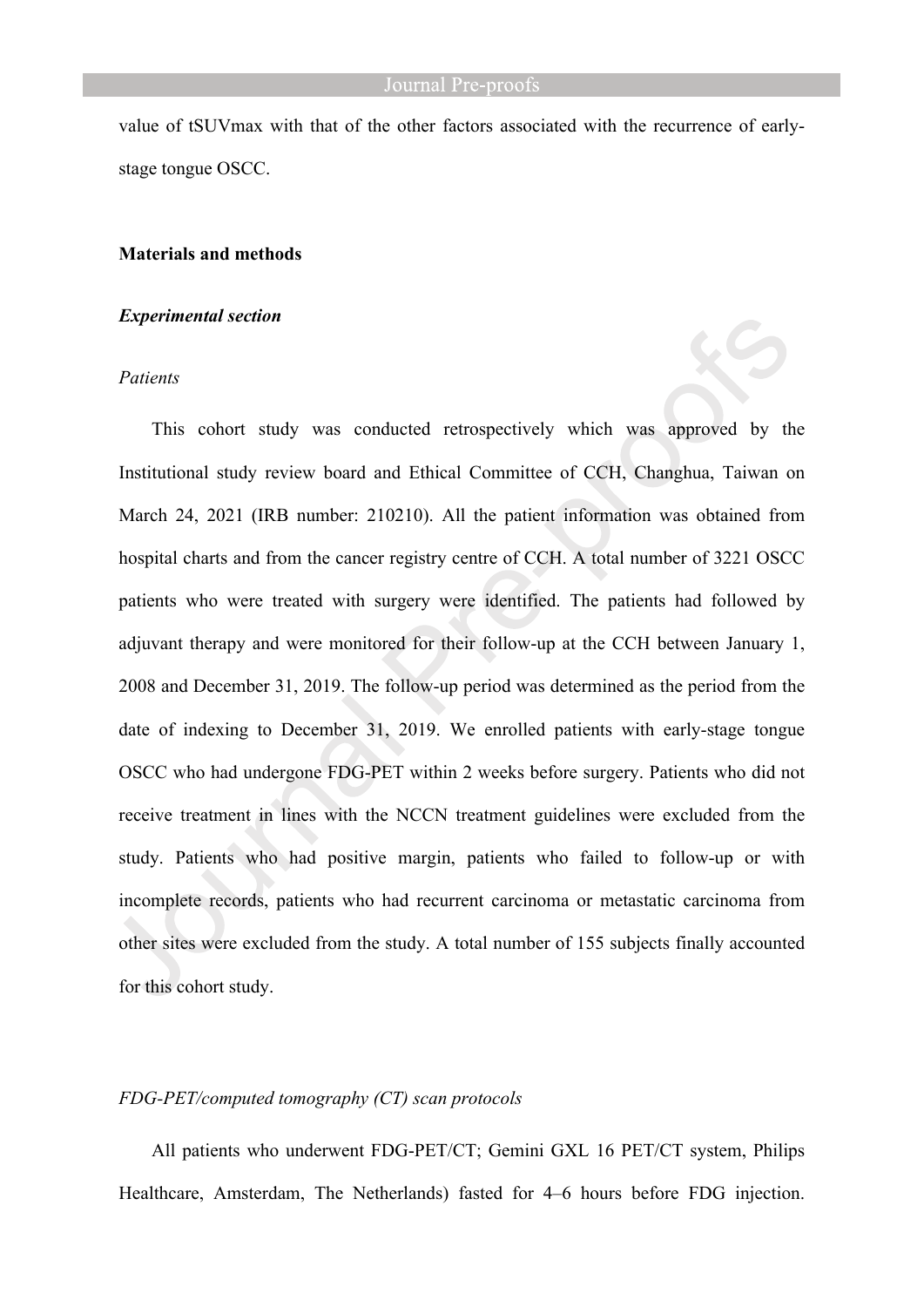Blood glucose level was checked before FDG injection to ensure that glycemic range of 126–150 mg/dL. FDG-PET was performed 60 min after intravenous injection of 185–370 MBq (5–10 mCi) of FDG according to patients' body weight. Low-dose CT without contrast medium was also conducted for attenuation correction and anatomical localisation; the patients were scanned from skull vertex to midthigh, and the images were reconstructed in coronal and sagittal planes. The tSUVmax was obtained automatically by a routinely used formula described elsewhere <sup>17</sup>: the greatest activity response in the area of interest divided by the sum of the amount of injected FDG and body weight.

#### *Treatment protocols*

The study participants had wide excision of the tumour to achieve clear safe margins. They also underwent concurrently a neck dissection as required and determined by their stage of carcinoma. Patients in whom tumour invasion was superficial had undergone only tumour side excision. Patients with clinical N0 stage disease had undergone prophylactic neck dissection (levels I to III).

# *Clinical and pathological parameters*

Patient variables included in the analysis were age at OSCC diagnosis, survival time, sex, TNM stage according to the AJCC (8th edition), recurrence, DOI, stage of tumour, extranodal spread, perineural invasion, lymphovascular invasion and the distance of close margin. Additionally, smoking history and frequency, usage of betel nuts and consumption volume and frequency of alcohol were also recorded. Mortality data was obtained from CCH and from the Health Bureau of Changhua City, which is updated annually.

#### *Statistical analysis*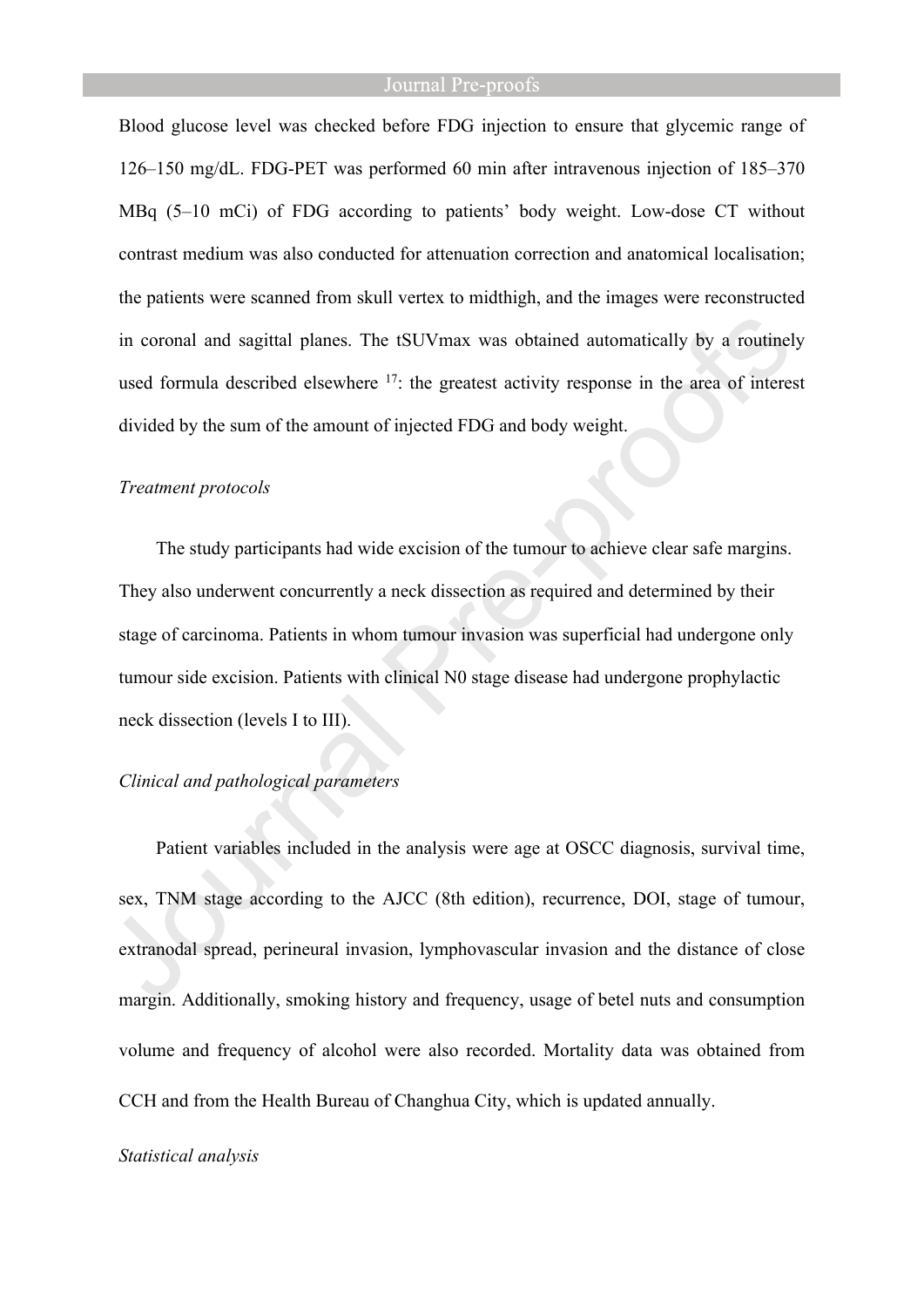Continuous variables were calculated as means  $\pm$  standard deviations, and categorical variables were calculated as frequencies (percentages). Fisher's exact test was performed to compare the categorical variables. To assess the influence of clinicopathological factors on DFS, univariable and multivariable Cox proportional hazards models were employed. Hazard ratios and confidence intervals were also estimated. Kaplan–Meier analyses were used to estimate the rates of overall survival and DFS. Using the Youden index, we generated receiver operating characteristic (ROC) curves for tSUVmax to determine the optimal cutoff level for predicting DOI and DFS; the areas covered by ROC curve was used to compare the ability of tSUVmax to predict DOI and DFS. We used the log-rank test to compare the group survival functions according to DFS. The significance level was set at p values of  $\leq 0.05$  as indicative of statistical significance. SPSS for Windows (version 16; SPSS, Chicago, IL, USA) was used for statistical analysis for the study.

# **Results**

For the 155 patients with a diagnosis of early-stage tongue OSCC who were enrolled in our retrospective study, ROC curve analyses was used to predict the optimal cutoff point of tSUVmax and DOI for DFS. According to the Youden index,<sup>18</sup> the optimal tSUVmax cutoff point for DFS was 7.6 (sensitivity: 46.0%; specificity: 72.4%), and the optimal DOI cutoff point for DFS was 7 mm (sensitivity: 42.0%; specificity: 77.1%) respectively (supplementary figure 1). ROC curve analyses were also used to predict the optimal tSUVmax cutoff point for DOI greater or less than 4 mm. According to the Youden index,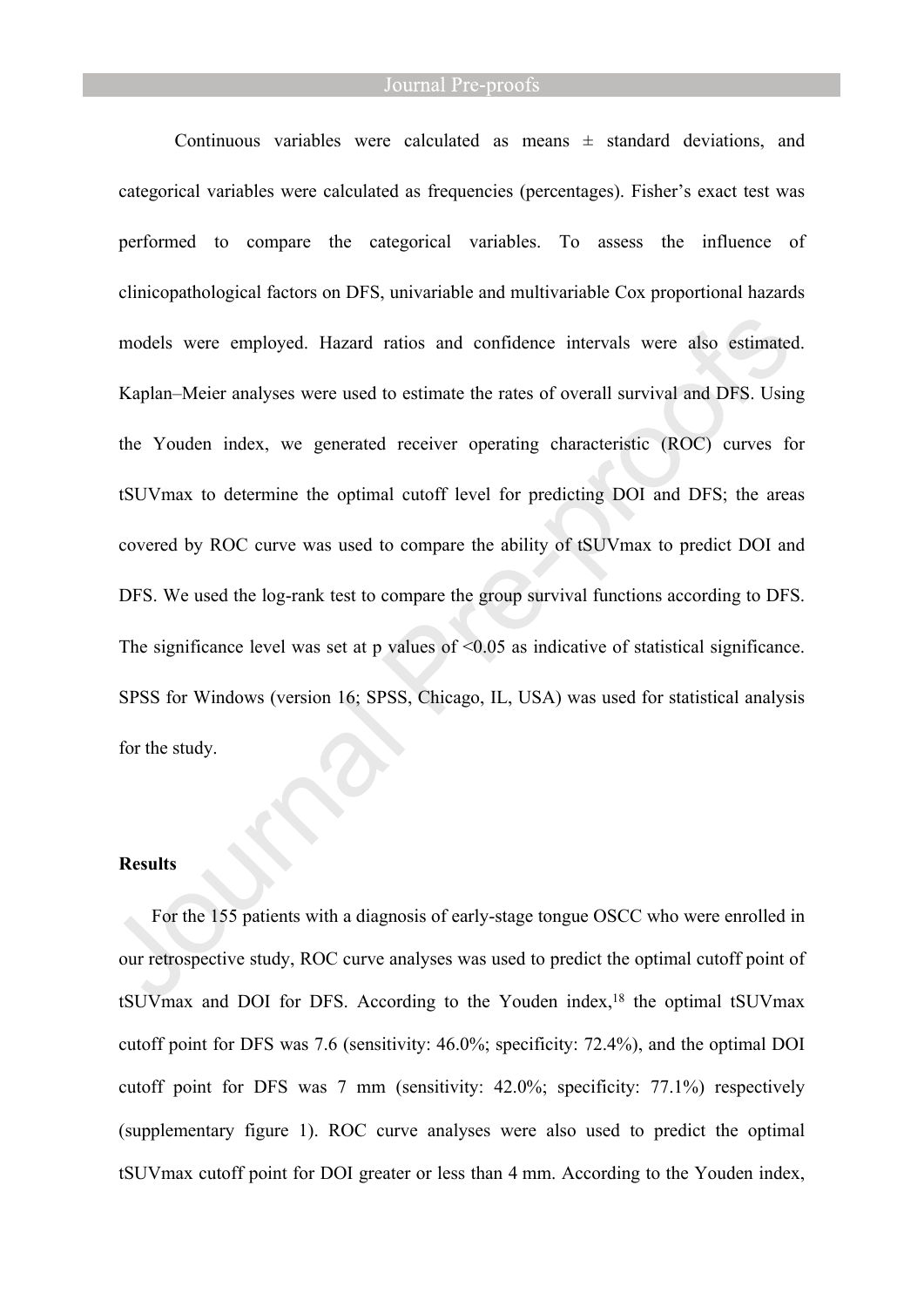the optimal cutoff point was 5.2 for tSUVmax (sensitivity: 74.0%; specificity: 83.6%). Figure 1 shows that the area under the curve was 0.801 for tSUVmax that predicted DOIs greater or less than 4 mm ( $p < 0.001$ ). Figure 2 shows that for DOIs of  $> 4$  mm, mean tSUVmax was 7.89, and for DOI of  $\leq 4$ , tSUVmax was 4.41 ( $\Delta = 3.4875$ ;  $p < 0.001$ ). The more detailed distributional relationship between tSUVmax, DOI and pathological T stage could be seen in the supplementary figure 2 and 3.

Table 1 shows the clinicopathological characteristics and results of the univariate analysis for DFS. Univariate analysis showed that there was a significant correlation of poor DFS rate with tSUVmax  $> 7.6$  (p = 0.0082), DOI  $> 7$  mm (p = 0.0043), and perineural invasion (p = 0.0384). As shown in Table 2, tSUVmax  $>$  7.6 showed a significant association with age at diagnosed greater than 60 years old ( $p = 0.0392$ ), pathological T2 stage ( $p < 0.0001$ ), DOI > 5 mm or DOI > 7 mm (both  $p < 0.0001$ ).

In multivariate Cox regression analysis for DFS (Table 3), we conducted two models to compare the survival parameter, including the pathological T stage, tSUVmax, perineural invasion, lymphovascular invasion and DOI. Overall, tSUVmax  $>$  7.6 and DOI  $>$  7 mm were shown to have a significant prognostic ability for DFS.

Figure 3, supplementary figure 4 and 5 depicts the Kaplan–Meier curves for DFS disaggregated into two groups according to the tSUVmax cutoff level of 7.6, the DOI cutoff level of 7 mm, and pT1 versus pT2 stage respectively. These curves show significant differences between DFS rates in between the groups regarding DOI ( $p = 0.0034$ ) and tSUV $max (p = 0.0068)$ .

#### **Discussion**

This study is the first to investigate tSUVmax for predicting DFS in patients with early-stage (pT1–pT2, pN0) tongue OSCC. In this study, the ability of preoperative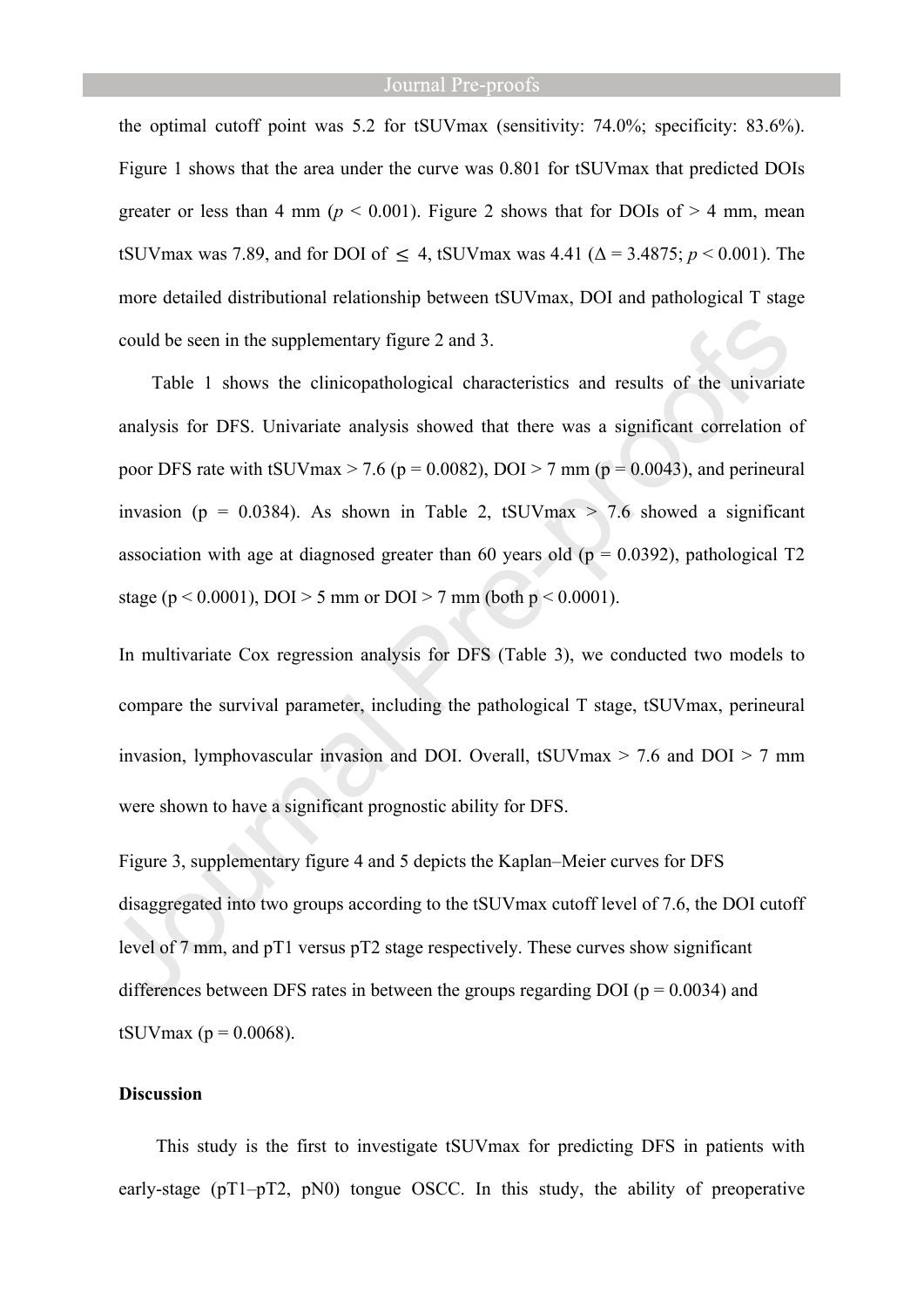tSUVmax to predict DOI and DFS was evaluated among early-stage tongue OSCC. A tSUVmax of  $> 5.2$  was found to be the sole strong predictor of DOI of  $> 4$  mm (area under the curve, 0.801).<sup>19</sup> According to the 2018 NCCN guidelines , DOI by the primary tumour is currently the best predictor of occult metastatic disease<sup>20,21</sup> and should be used to guide decision making for neck surgery. For tumours with DOI > 4 mm, elective this should be strongly considered if postoperative radiotherapy is not planned prior.<sup>8</sup> Second, tSUVmax of > 7.6 was strongly associated with pT2 tongue OSCC, more aggressive DOI and perineural invasion. DOI and tSUVmax could be used as a prediction tool for DFS in patients with early-stage tongue OSCC and showed stronger predictive power than did traditional AJCC T stage. Moreover, tSUVmax could be calculated from preoperative FDG-PET scans, and DOI could be only estimated from resected specimens.

In several studies, investigators have used different tools to determine DOI for tongue OSCC. Alsaffar et al. reported that the preoperative magnetic resonance imaging (MRI) could demonstrate whether the DOI was  $> 5$  or  $\leq 5$  mm; the sensitivity and specificity were 80% and 97%, respectively.<sup>22</sup> However, their sample size was small, which could have been the main limitation for interpreting the results. Xu et al. demonstrated that an MRI-determined DOI of  $\geq$  7.5 mm could be used as an indicator for prophylactic neck dissection and of additional risk for disease recurrence and cancer-related mortality from stage cT1N0 tongue OSCC.<sup>21</sup> Iida et al. used intraoral ultrasonography to diagnose superficial invasion by tongue OSCC in 56 patients and to compare the values obtained with DOI measurements. They found that for evaluating DOI of  $\leq 5$  or  $>5$  mm, intraoral ultrasonography had a sensitivity and specificity of 92.3% and 70.6%, respectively.<sup>23</sup> To the best of our knowledge, our study is the first to use FDG-PET to interpret the correlation of DOI of  $> 4$  or  $\leq 4$  mm with tSUVmax.

Zheng et al. in a cohort study of 52 patients proved that tSUVmax was strongly correlated with tumour dimension, tumour staging and lymph node metastasis (cutoff point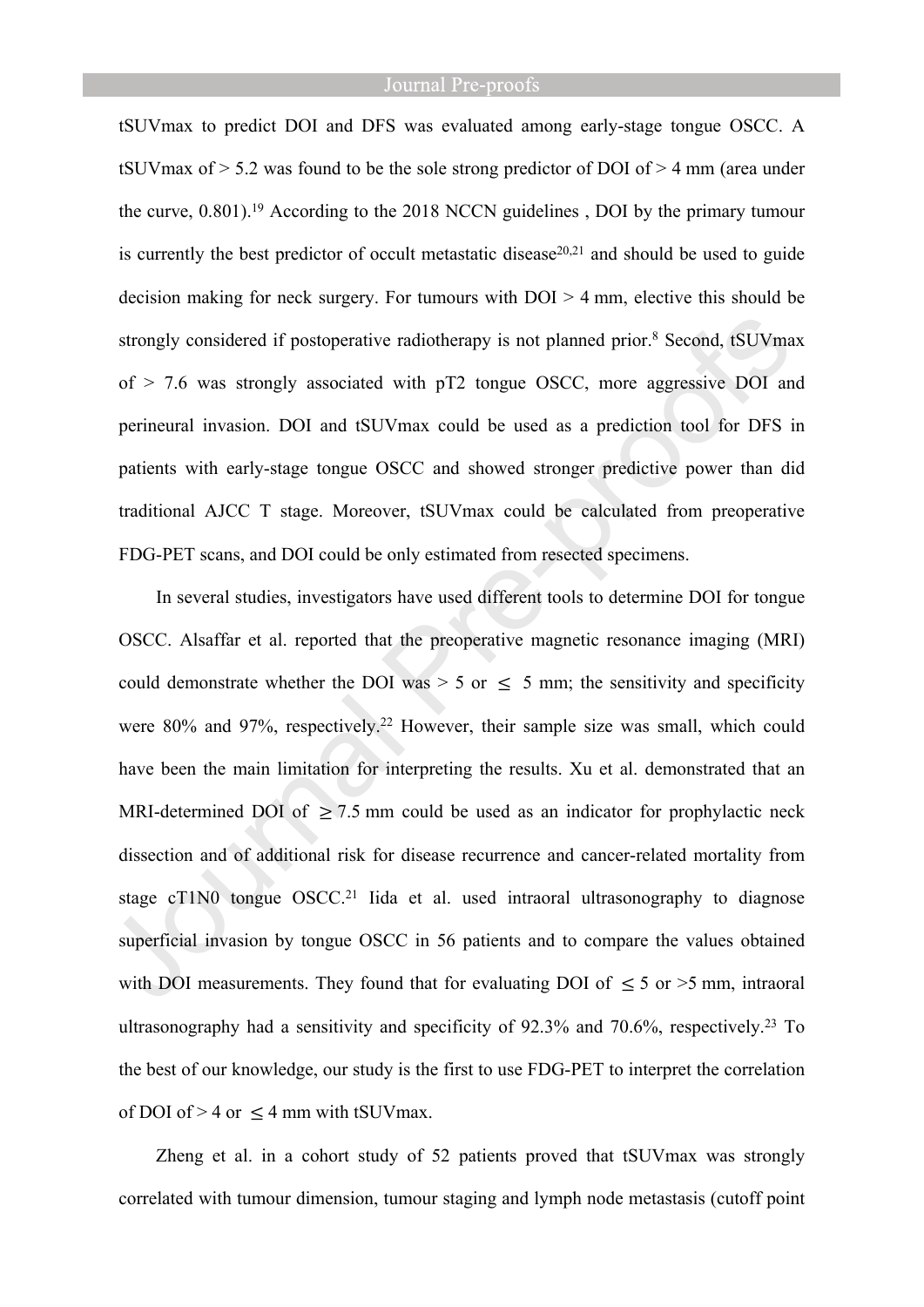of tSUVmax: 6.57).<sup>24</sup> In comparison, we investigated the correlation of tSUVmax with those early-stage tongue OSCC (pT1–pT2, pN0). Because of their small sample size, further investigation of early-stage tongue OSCC would have been difficult in the study of Zheng et al. Moreover, survival was not clearly addressed in their study.

Yonezawa et al. reported using different metabolic parameters, including SUV early, SUV delayed, retention index and change in SUVmax, to predict survival among 52 patients with tongue OSCC. In their multivariable analysis, change in SUVmax appeared to be a better factor for predicting overall survival than was traditional pathological T stage, and their results regarding the change in SUVmax were similar to ours for tSUVmax.<sup>20</sup> Our sample size was larger, and we investigate pathological N0 tongue OSCC cases to exclude bias from neck lymph node metastasis because pN positivity could dramatically decrease the survival of affected patients.<sup>25</sup>

Lee et al. in 2018 studied 57 patients with stage cN0 tongue OSCC<sup>26</sup> and concluded from their univariable analysis that pN stage, overall AJCC stage, SUVmax, average SUV, metabolic tumour volume and total lesion glycolysis were good prognostic factors for rate of survival. However, in multivariable analysis, pN stage, overall AJCC stage and metabolic tumour volume were independent prognostic tools for overall survival of patients with stage cN0 tongue OSCC.<sup>26</sup> The results of Lee et al.'s study were similar to those of previous studies in which tSUVmax did not predict survival.<sup>27</sup> In those studies, however, the enrolled cases included all AJCC stages and all pathological sites, which could have contributed to major bias. By contrast, we enrolled only patients with early-stage tongue OSCC and found that tSUVmax could indeed be an independent prognostic factor for DFS.

SUVmax value was associated with the aggressiveness of malignant tumor and strongly correlates with epithelial-to-mesenchymal transition (EMT) pathway.<sup>16</sup> Kajiwara et al. reported that esophageal cancer patients with SUVmax value greater than 10.26 had EMT gene alteration including the significantly different expression of Snail, E-cadherin,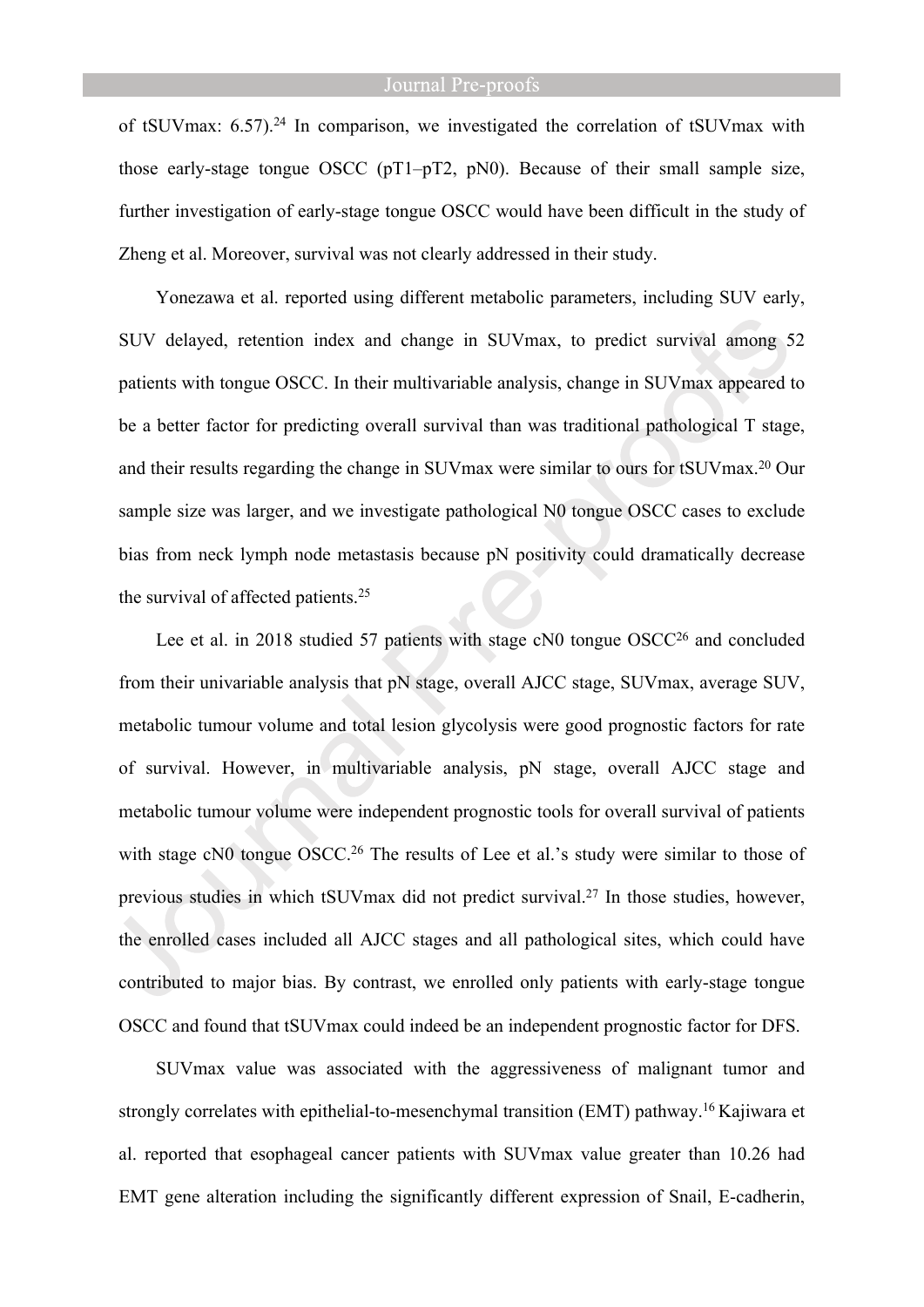FN-1, integrin-α5, MMP-1, MMP-2, N-cadherin, TIMP-1 and IL‑8 among esophageal cancer patients. <sup>28</sup> Higashi et al. also reported that higher SUVmax value level was associated with lower E-cadherin expression in patients with lung adenocarcinoma and correlated with poor differentiation, aggressiveness, and post-operative recurrence. <sup>29</sup>

Our study has several limitations that should be considered given the results. First, the dentate condition could contribute to false-positive results, and in those very early stage tumor, the tSUVmax may hard to be captured by the FDG-PET. Moreover, FDG-PET scan is liable to be affected by inflammatory process; for example, periodontitis may cause falsepositive results.<sup>30</sup> Next the data were retrieved from only one medical centre; hence, the results cannot be generalised. In addition, the study results could not be generalised to other countries because of a typical cultural practice in Taiwan, wherein the number of people chewing betel nuts is more compared with that in other countries.<sup>2</sup> In the future, the other common metabolic parameters related to the shape and texture analysis of FDG-PET, such as metabolic tumour volume or total lesion glycolysis, which were demonstrated in previous articles, may serve as powerful prognostic factors<sup>26</sup> and should be investigated.

#### **Conclusions**

In conclusion, tSUVmax could play a better prognostic tools than pathological T stage, and could be a prognostic tool for DFS in patients with early AJCC stage tongue OSCC.

**Ethics statement/confirmation of patients' permission:** The study was approved by the Institutional study review board and Ethical Committee of CCH, Changhua, Taiwan on March 24, 2021 (IRB number: 210210). Patients' permission was not required.

**Conflict of interest:** We have no conflicts of interest.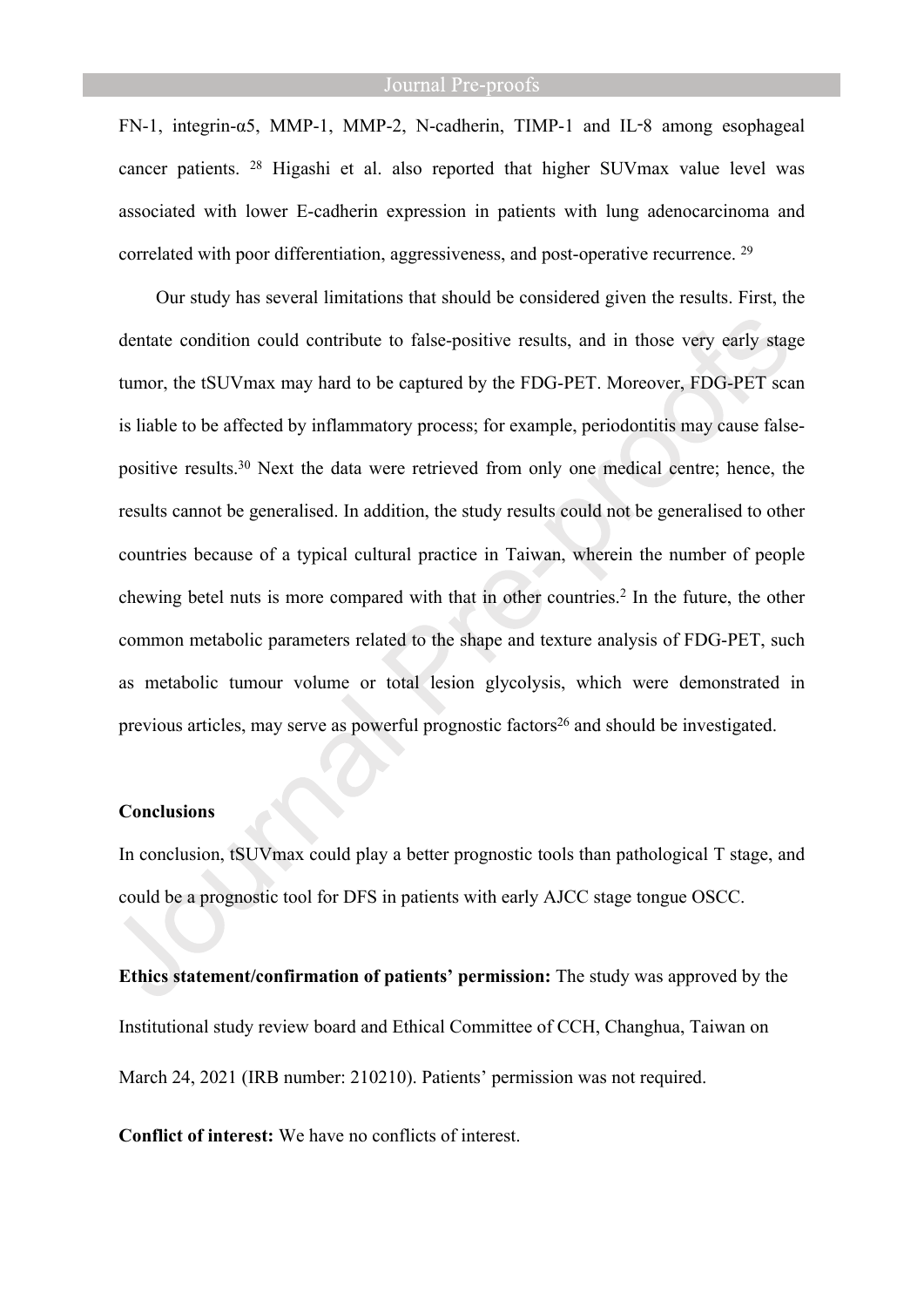**Acknowledgements**: The authors would like to thank Enago (www.enago.com) for the

English language review.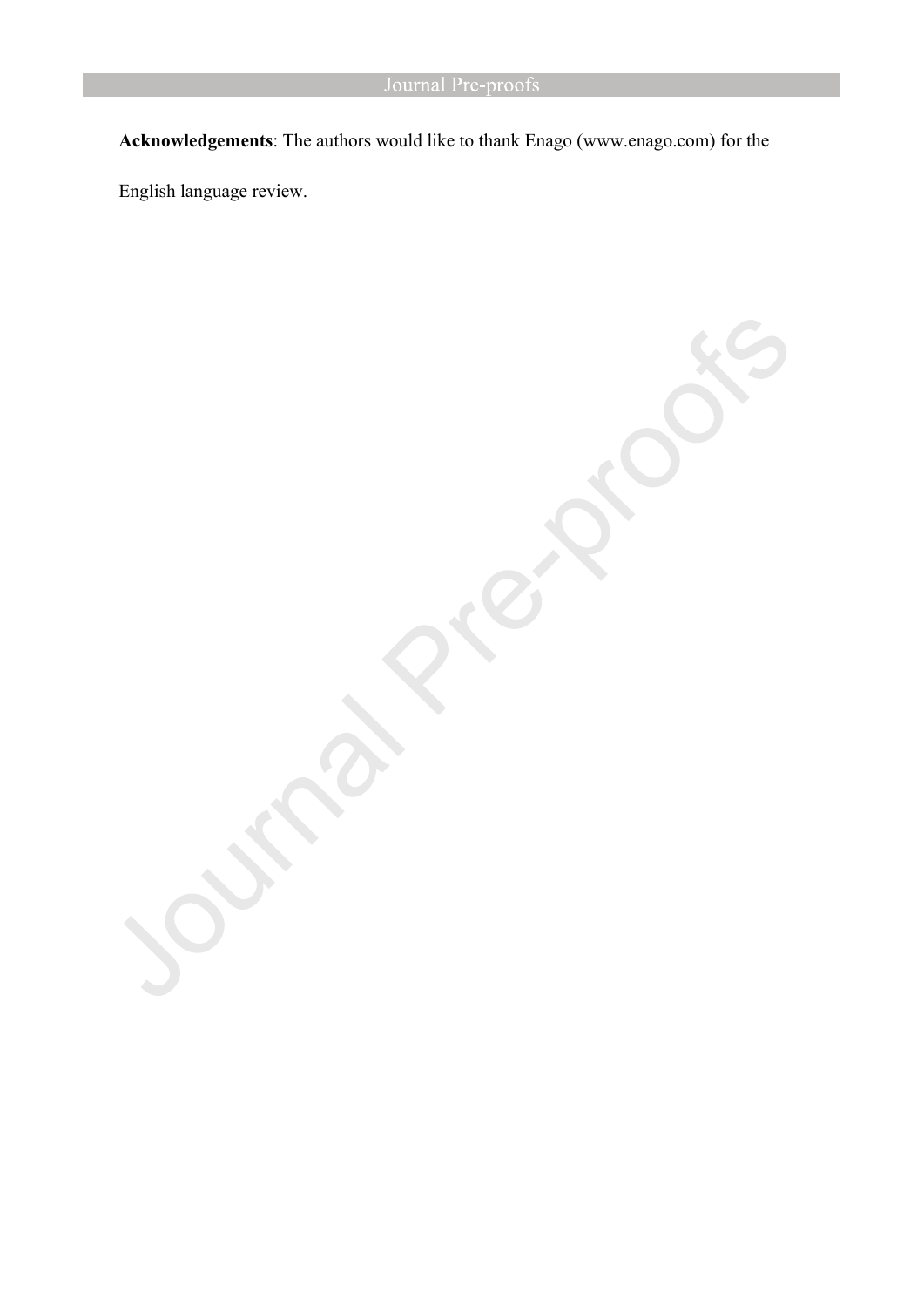# **References**

1. Shah JP, Gil Z. Current concepts in management of oral cancer--surgery. Oral Oncol 2009;45:394-401.

2. Kao SY, Lim E. An overview of detection and screening of oral cancer in Taiwan. Chin J Dent Res 2015;18:7-12.

3. Ng JH, Iyer NG, Tan MH, et al. Changing epidemiology of oral squamous cell carcinoma of the tongue: A global study. Head Neck 2017;39:297-304.

4. Yamasaki S, Tani R, Sakurai S, et al. Oral squamous cell carcinoma of the tongue dorsum with multiple cancer-associated mutations in the TP53 gene. Oral Oncol 2020;109:104774.

5. Okubo M, Iwai T, Nakashima H, et al. Squamous cell carcinoma of the tongue dorsum: incidence and treatment considerations. Indian J Otolaryngol Head Neck Surg 2017;69:6-10.

6. Gupta S, Kong W, Peng Y, et al. Temporal trends in the incidence and survival of cancers of the upper aerodigestive tract in Ontario and the United States. Int J Cancer 2009;125:2159-65.

7. Fang Q, Li P, Qi J, et al. Value of lingual lymph node metastasis in patients with squamous cell carcinoma of the tongue. Laryngoscope 2019;129:2527-30.

8. Colevas AD, Yom SS, Pfister DG, et al. NCCN Guidelines insights: head and neck cancers, version 1.2018. J Natl Compr Canc Netw. 2018;16:479-90.

9. Adelstein D, Gillison ML, Pfister DG, et al. NCCN Guidelines insights: head and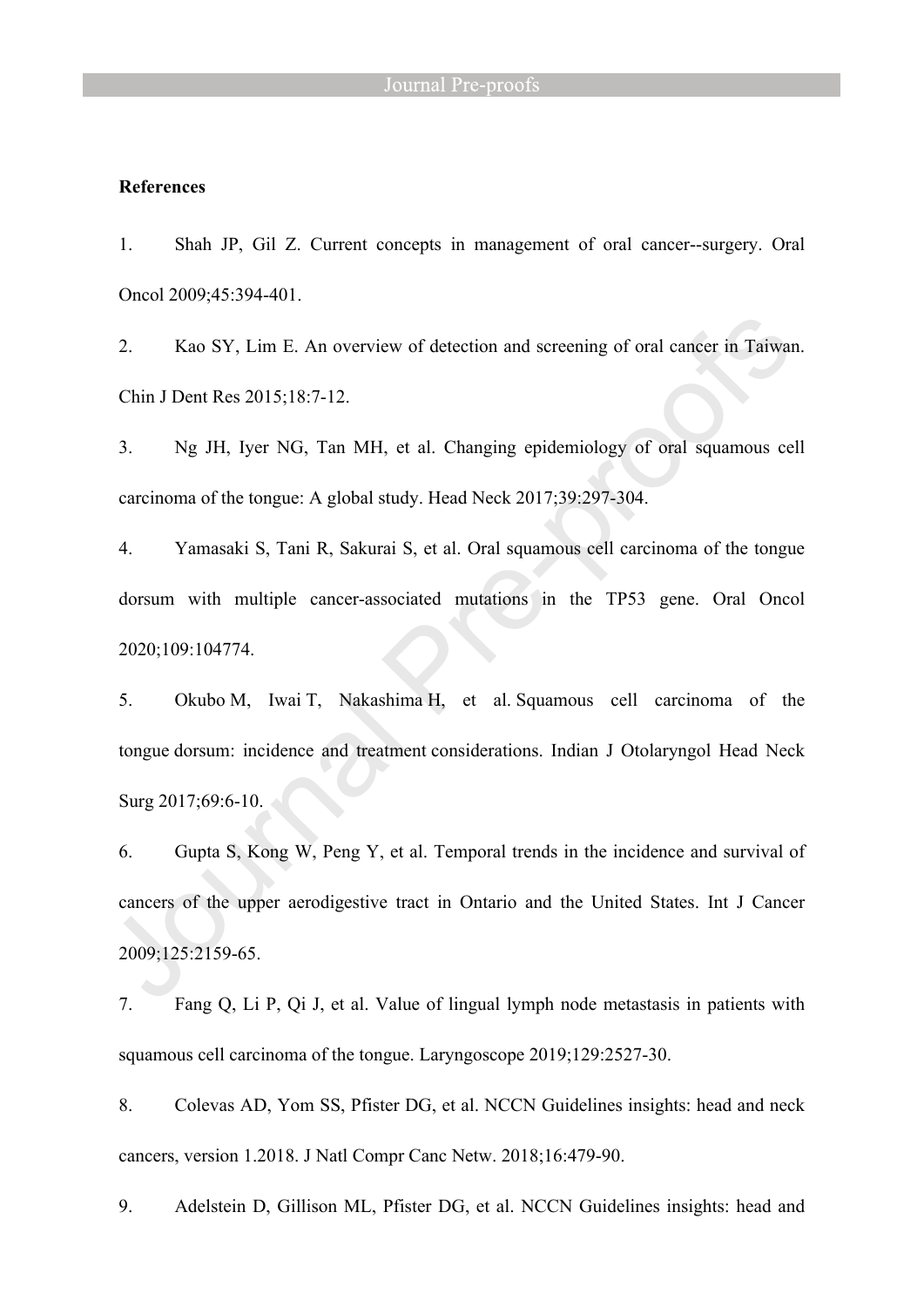neck cancers, version 2.2017. J Natl Compr Canc Netw. 2017;15:761-70.

10. Sridharan S, Thompson LDR, Purgina B, et al. Early squamous cell carcinoma of the oral tongue with histologically benign lymph nodes: A model predicting local control and vetting of the eighth edition of the American Joint Committee on Cancer pathologic T stage. Cancer 2019;125:3198-207.

11. Rohde M, Nielsen AL, Johansen J, et al. Head-to-head comparison of chest Xray/head and neck MRI, chest CT/head and neck MRI, and 18F-FDG PET/CT for detection of distant metastases and synchronous cancer in oral, pharyngeal, and laryngeal cancer. J Nucl Med 2017;58:1919-24.

12. Pasha MA, Marcus C, Fakhry C, et al. FDG PET/CT for management and assessing outcomes of squamous cell cancer of the oral cavity. AJR Am J Roentgenol 2015;205:W150-61.

13. Bakhshayesh Karam M, Doroudinia A, Safavi Nainee A, et al. Role of FDG PET/CT scan in head and neck cancer patients. Arch Iran Med 2017;20:452-8.

14. Tian M, Zhang H, Nakasone Y, et al. Expression of Glut-1 and Glut-3 in untreated oral squamous cell carcinoma compared with FDG accumulation in a PET study. Eur J Nucl Med Mol Imaging 2004;31:5-12.

15. Baschnagel AM, Wobb JL, Dilworth JT, et al. The association of (18)F-FDG PET and glucose metabolism biomarkers GLUT1 and HK2 in p16 positive and negative head and neck squamous cell carcinomas. Radiother Oncol 2015;117:118-24.

16. Schwab A, Siddiqui A, Vazakidou ME, et al. Polyol pathway links glucose metabolism to the aggressiveness of cancer cells. Cancer Res 2018;78:1604-18.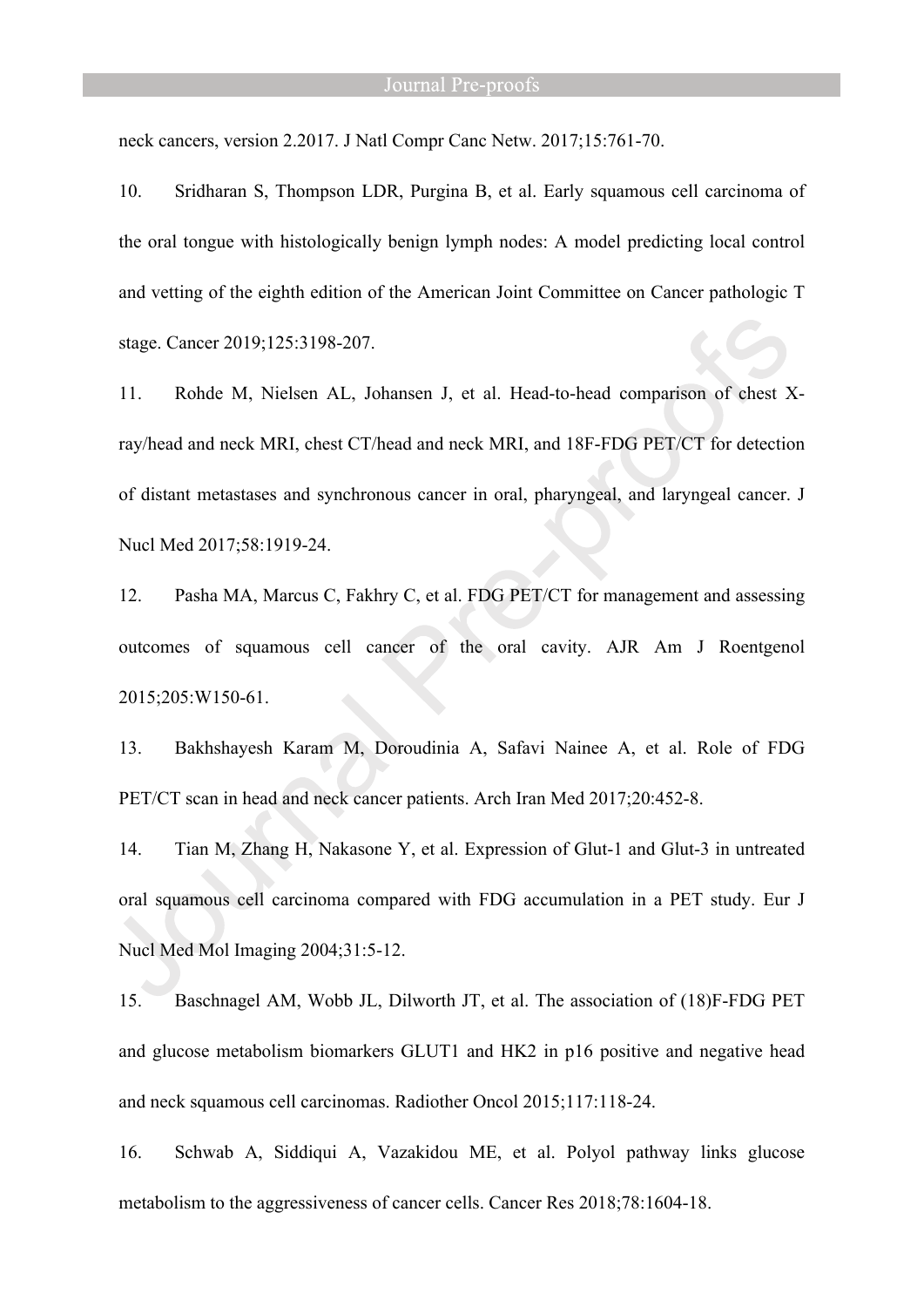17. Yen TC, Ng KK, Ma SY, et al. Value of dual-phase 2-fluoro-2-deoxy-d-glucose positron emission tomography in cervical cancer. J Clin Oncol 2003;21:3651-58.

18. Youden WJ. Index for rating diagnostic tests. Cancer 1950;3:32-5.

19. Kumar R, Indrayan A. Receiver operating characteristic (ROC) curve for medical researchers. Indian Pediatr 2011;48:277-87.

20. Yonezawa N, Minamikawa T, Kitajima K, et al. The maximum standardized uptake value increment calculated by dual-time-point 18F-fluorodeoxyglucose positron emission tomography predicts survival in patients with oral tongue squamous cell carcinoma. Nagoya J Med Sci 2017;79:189-98.

21. Xu C, Yuan J, Kang L, et al. Significance of depth of invasion determined by MRI in cT1N0 tongue squamous cell carcinoma [Sci. Rep.:4695] [Sci. Rep.:4695]. Sci Rep 2020;10:4695.

22. Alsaffar HA, Goldstein DP, King EV, et al. Correlation between clinical and MRI assessment of depth of invasion in oral tongue squamous cell carcinoma. J Otolaryngol Head Neck Surg 2016;45:61.

23. Iida Y, Kamijo T, Kusafuka K, et al. Depth of invasion in superficial oral tongue carcinoma quantified using intraoral ultrasonography. Laryngoscope 2018;128:2778-82.

24. Zheng D, Niu L, Liu W, et al. Relationship between the maximum standardized uptake value of fluoro-2-deoxyglucose-positron emission tomography/computed tomography and clinicopathological characteristics in tongue squamous cell carcinoma. J Cancer Res Ther 2019;15:842-8.

25. Shimura S, Ogi K, Miyazaki A, et al. Selective neck dissection and survival in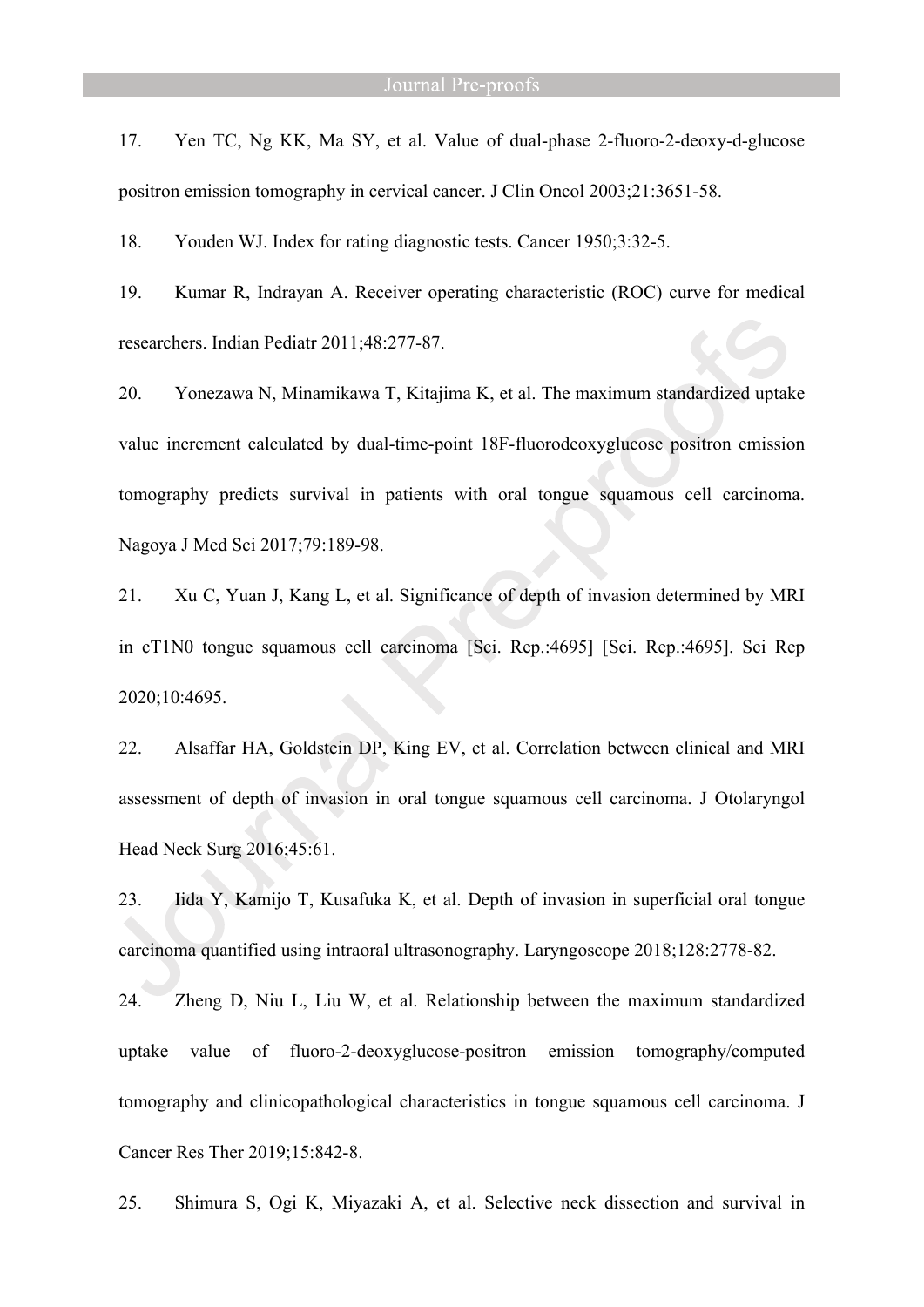pathologically node-positive oral squamous cell carcinoma. Cancers (Basel) 2019;11:2.

26. Lee SJ, Choi JY, Lee HJ, et al. Prognostic value of volume-based (18)Ffluorodeoxyglucose PET/CT parameters in patients with clinically node-negative oral tongue squamous cell carcinoma. Korean J Radiol 2012;13:752-9.

27. Choi KH, Yoo IeR, Han EJ, et al. Prognostic Value of Metabolic Tumor Volume Measured by (18)F-FDG PET/CT in Locally Advanced Head and Neck Squamous Cell Carcinomas Treated by Surgery. in Nucl Med Mol Imaging F-FDG PET/CT 2011;45:43-51.

28. Kajiwara T, Hiasa Y, Nishina T, et al. Maximum standardized uptake value in 18Ffluoro-2-deoxyglucose positron emission tomography is associated with advanced tumor factors in esophageal cancer. Mol Clin Oncol 2014;2:313-21.

29. Higashi K, Ueda Y, Shimasaki M, et al. High FDG uptake on PET is associated with negative cell-to-cell adhesion molecule E-cadherin expression in lung adenocarcinoma. Ann Nucl Med 2017;31:590-95.

30. Abd El-Hafez YG, Chen CC, Ng SH, et al. Comparison of PET/CT and MRI for the detection of bone marrow invasion in patients with squamous cell carcinoma of the oral cavity. Oral Oncol 2011;47:288-95.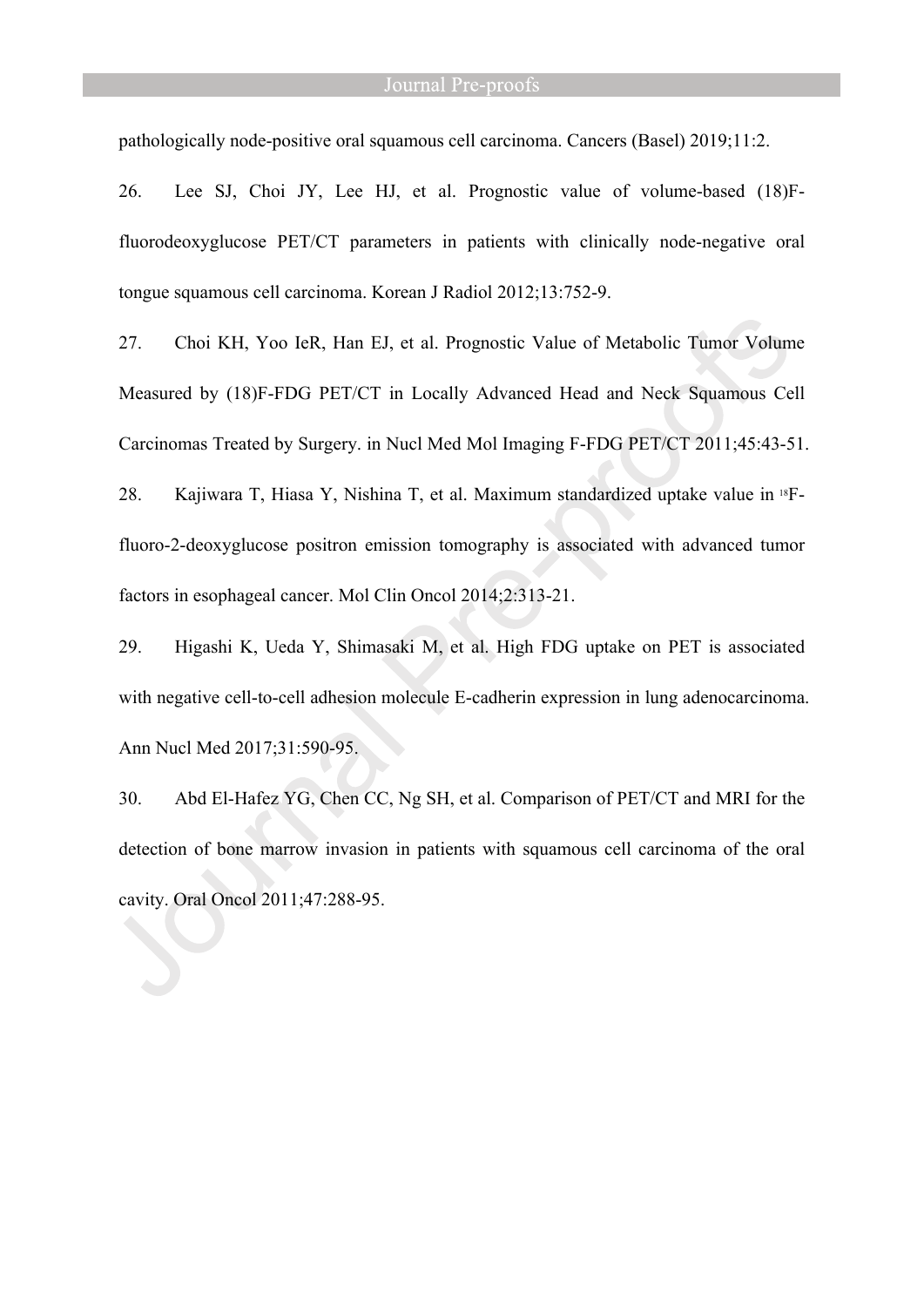#### **Figure captions**

**Fig. 1.** Receiver operating characteristic (ROC) curve of primary tumour standardised uptake value (tSUVmax) value for predicting the depth of invasion (DOI) of  $> 4$  or  $\le$  4 mm. The optimal cutoff point, based on the Youden index, was 5.2; the area under the curve was  $80.1\%$  (95% confidence interval, 0.730–0.861;  $p < 0.001$ ).

**Fig. 2.** The mean primary tumour standardised uptake values (tSUVmax) of the depths of invasion (DOIs) of > 4 and  $\leq$  4 mm group were 7.89 and 4.41, respectively  $(\Delta = 3.4875; p < 0.001)$ .

**Fig. 3.** Kaplan–Meier curves for disease-free survival (DFS) in two groups of patients, classified according to the primary tumour standardised uptake value (tSUVmax) cutoff level of 7.6. These results show significant differences between DFS rates in the two groups regarding tSUVmax ( $p = 0.0068$ ).

**Supplementary Fig. 1.** According to the Youden index, the optimal tSUVmax cutoff point for DFS was 7.6 (sensitivity: 46.0%; specificity: 72.4%), and the optimal DOI cutoff point for DFS was 7 mm (sensitivity: 42.0%; specificity: 77.1%) respectively.

**Supplementary Fig. 2.** Scatter diagram of the relationship between the tSUVmax and the DOI.

**Supplementary Fig. 3.** Scatter diagram of the relationship between the tSUVmax and the pathological T stage.

**Supplementary Fig. 4.** Kaplan–Meier curves for disease-free survival in two groups of patients, classified according to the depth of invasion (DOI) cutoff level of 7 mm. These results show significant differences between DFS rates in the two groups regarding DOI ( $p = 0.0034$ ).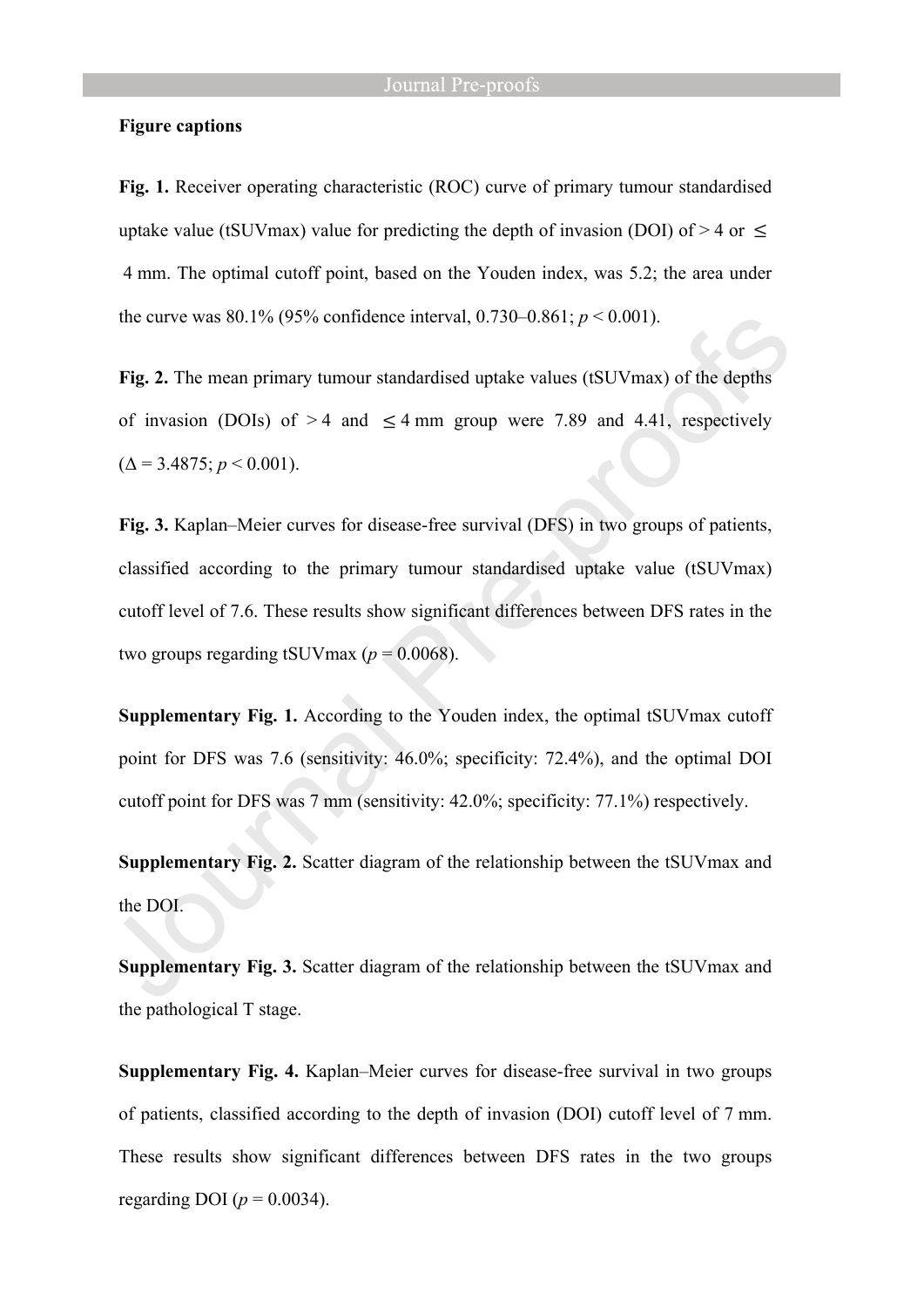**Supplementary Fig. 5.** Kaplan–Meier curves for disease-free survival in two groups of patients, classified according to the pT1 versus pT2 stage. These results show no significant differences between DFS rates in the two groups regarding the pT1 versus pT2 stage.

tSUVmax: tumour standardised uptake value; DOI: Depth of tumour invasion; DFS:

disease-free survival

# **Tables**

**Table 1.** Summary of clinicopathological features of patients and results of the univariable analysis.

|                            |                    | Patients                    |               |                             |      |                |                                |         |
|----------------------------|--------------------|-----------------------------|---------------|-----------------------------|------|----------------|--------------------------------|---------|
|                            |                    | Recur or Death<br>$(n=155)$ |               | Univariate analysis (crude) |      |                |                                |         |
|                            |                    | N                           | $\frac{0}{0}$ | N                           |      | % Hazard ratio | 95% CI                         | P-value |
| <b>Sex</b>                 | Female             |                             | 16 10.3       | 5                           | 31.2 |                |                                |         |
|                            | Male               |                             | 139 89.7      | 45                          | 32.4 |                |                                |         |
| Age at diagnosis           | $\leq 60$          |                             | 90 58.1       | 26                          | 28.9 | $\mathbf{1}$   |                                |         |
|                            | >60                |                             | 65 41.9       | 24                          | 33.7 |                | 1.3616 0.7810 to 2.3740 0.2764 |         |
| Pathological T stage       | 1                  |                             | 66 42.6       | 18                          | 27.3 | $\mathbf{1}$   |                                |         |
|                            | $\overline{2}$     |                             | 89 57.4       | 32                          | 36   |                | 1.4045 0.7882 to 2.5027 0.2491 |         |
| Pathological N stage       | $\boldsymbol{0}$   |                             | 125 80.6      | 38                          | 30.4 | 1              |                                |         |
|                            | W/O ND             |                             | 30 19.4       | 12                          | 40   |                |                                |         |
| Primary tumor SUVmax       | SUV $max \leq 7.6$ | 103 66.5                    |               | 27                          | 26.2 | 1              |                                |         |
|                            | $SUV$ max > 7.6    |                             | 52 33.5       | 23                          | 44.2 |                | 2.1221 1.2151 to 3.7060 0.0082 |         |
| Depth of tumor invasion    | $DOI \leq 5$       |                             | 75 48.4       | 19                          | 25.3 | $\mathbf{1}$   |                                |         |
|                            | DOI > 5            |                             | 80 51.6       | 31                          | 38.7 |                | 1.7128 0.9673 to 3.0329 0.0649 |         |
| Depth of tumor invasion    | $DOI \leq 7$       | 93                          | 60            | 22                          | 23.7 | $\mathbf{1}$   |                                |         |
|                            | DOI > 7            | 62                          | 40            | 28                          | 45.2 |                | 2.2579 1.2907 to 3.9499 0.0043 |         |
| Perineural invasion        | N <sub>o</sub>     |                             | 100 71.2      | 28                          | 28   | 1              |                                |         |
|                            | Yes                |                             | 55 28.8       | 22                          | 40   |                | 1.8139 1.0323 to 3.1873 0.0384 |         |
| Lymphovascular invasion No |                    |                             | 136 87.7      | 41                          | 30.1 | $\mathbf{1}$   |                                |         |
|                            | <b>Yes</b>         |                             | 19 12.3       | 9                           | 47.4 |                | 1.9209 0.9322 to 3.9583 0.0768 |         |
| Grade                      | Well               | 20                          | -13           | $\overline{4}$              | 20   |                | 0.4399 0.1569 to 1.2336 0.1185 |         |
|                            | Moderately         |                             | 118 76.6      | 41                          | 34.7 | $\mathbf{1}$   |                                |         |
|                            | Poor               |                             | 16 10.4       | 5                           | 31.2 |                | 0.963 0.3803 to 2.4385 0.9366  |         |
| Smoking                    | N <sub>o</sub>     |                             | 44 28.4       | 16                          | 36.4 | 1              |                                |         |
|                            | Yes                |                             | 111 71.6      | 34                          | 30.6 |                | 0.8393 0.4631 to 1.5211 0.5636 |         |
| Betel nut                  | No                 |                             | 72 46.5       | 22                          | 30.6 | 1              |                                |         |
|                            | Yes                |                             | 83 53.5       | 28                          | 33.7 |                | 1.2631 0.7213 to 2.2120 0.4138 |         |
| Alcohol                    | N <sub>o</sub>     |                             | 73 47.1       | 24                          | 32.9 | 1              |                                |         |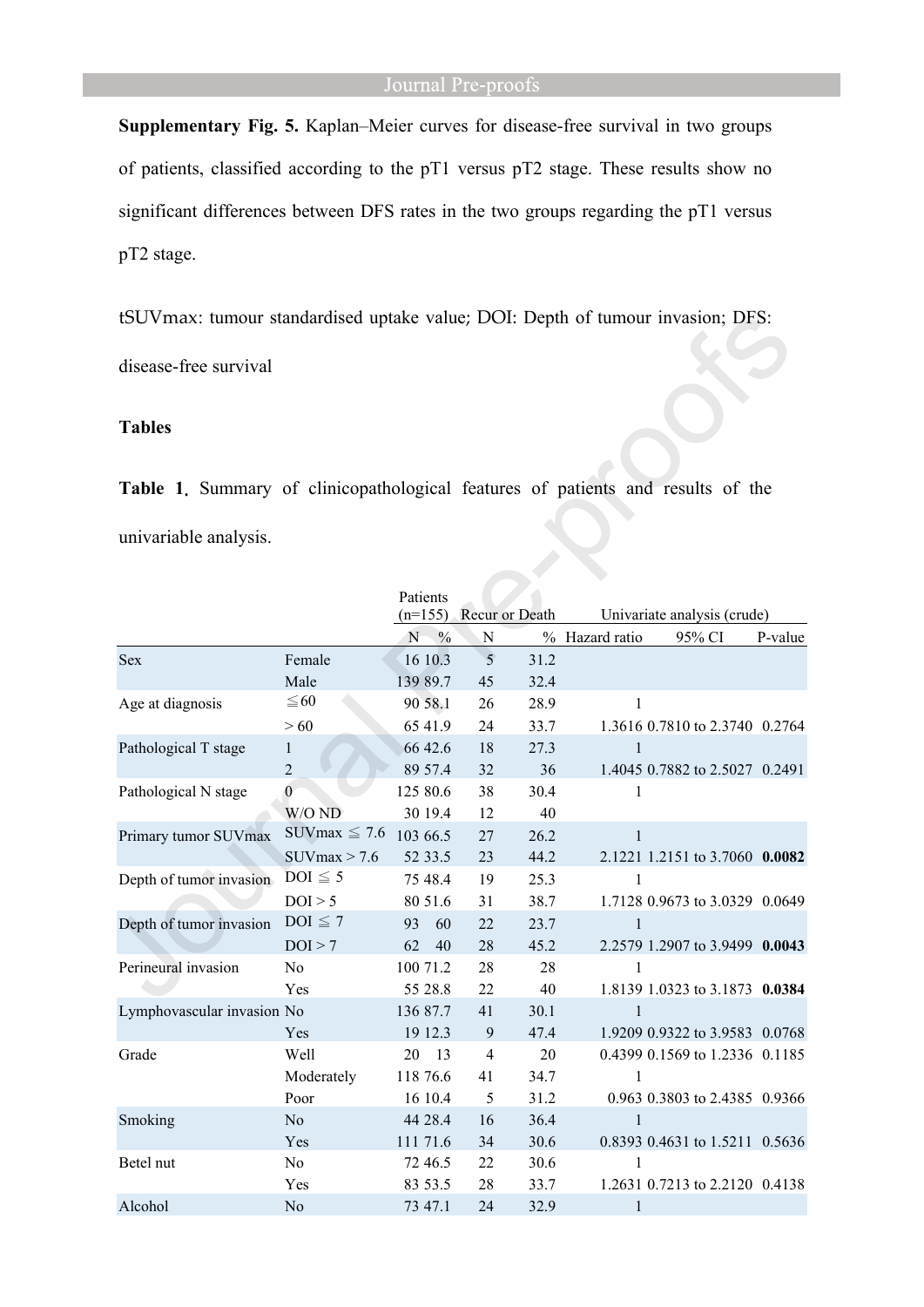| Uournal P <del>re-proots</del> |     |         |    |  |                                |  |
|--------------------------------|-----|---------|----|--|--------------------------------|--|
|                                |     |         |    |  |                                |  |
|                                | Yes | 82 52.9 | 26 |  | 0.9854 0.5652 to 1.7178 0.9586 |  |

Following period: from time at diagnosed to December 31, 2019

W/O ND: without neck dissection; SUVmax: standardised uptake value; DOI: Depth of tumour invasion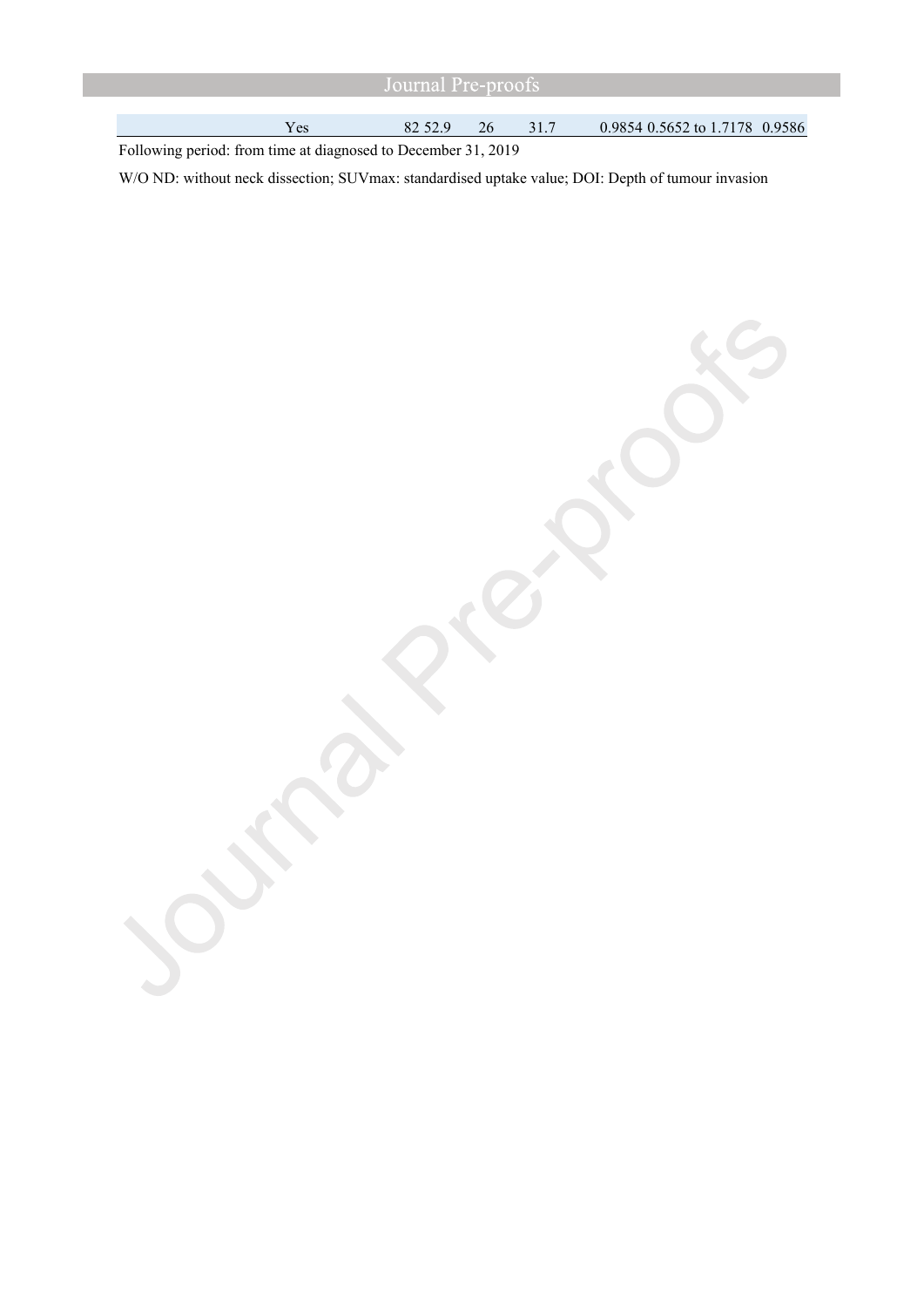|                            |                | Primary tumor SUVmax           |               |       |               |                    |                 |
|----------------------------|----------------|--------------------------------|---------------|-------|---------------|--------------------|-----------------|
|                            |                |                                |               | Total |               |                    |                 |
|                            |                | SUVmax $\leq$ 7.6 SUVmax > 7.6 |               |       |               | $(n=155)$ p-value  |                 |
|                            |                | N                              | $\frac{0}{0}$ | N     | $\frac{0}{0}$ | N<br>$\frac{0}{0}$ |                 |
| <b>Sex</b>                 | Female         | 10                             | 9.7           | 6     | 11.5          | 16 10.3            | 0.7246          |
|                            | Male           | 93                             | 90.3          | 46    | 88.5          | 139 89.6           |                 |
| Age at diagnosis           | $\leq 60$      | 66                             | 64.1          | 24    | 46.2          | 90 58.1            | 0.0333          |
|                            | >60            | 37                             | 35.9          | 28    | 53.8          | 6541.9             |                 |
| Pathological T stage       | 1              | 60                             | 58.3          | 6     | 11.5          |                    | 6642.6 < 0.0001 |
|                            | $\overline{2}$ | 43                             | 41.7          | 46    | 88.5          | 89 57.4            |                 |
| Pathological N stage       | $\overline{0}$ | 81                             | 78.6          | 44    | 84.6          |                    | 125 80.6 0.3756 |
|                            | W/O ND         | 22                             | 21.4          | 8     | 15.4          | 30 19.4            |                 |
| Depth of tumor invasion    | $DOI \leq 5$   | 66                             | 64.1          | 9     | 17.3          |                    | 7548.4 < 0.0001 |
|                            | DOI > 5        | 37                             | 35.9          | 43    | 82.7          | 80 51.6            |                 |
| Depth of tumor invasion    | $DOI \leq 7$   | 82                             | 79.6          | 11    | 21.2          | 93                 | 60 < 0.0001     |
|                            | DOI > 7        | 21                             | 20.4          | 41    | 78.8          | 62<br>40           |                 |
| Perineural invasion        | N <sub>o</sub> | 72                             | 69.9          | 28    | 53.8          | 100 64.5           | 0.0493          |
|                            | Yes            | 31                             | 30.1          | 24    | 46.2          | 55 35.5            |                 |
| lymphovascular invasion No |                | 93                             | 90.3          | 43    | 82.7          | 136 87.7           | 0.1746          |
|                            | Yes            | 10                             | 9.7           | 9     | 17.3          | 19 12.3            |                 |
| Grade                      | Well           | 13                             | 12.7          | 7     | 13.5          | 20<br>13           | 0.9705          |
|                            | Moderately     | 78                             | 76.5          | 40    | 76.9          | 118 76.6           |                 |
|                            | Poor           | 11                             | 10.8          | 5     | 9.6           | 16 10.4            |                 |

**Table 2**. Univariable analyses: primary tumor standardized uptake value (tSUVmax) of ≤ 7.6 versus  $>$  7.6.

p-value by Chi-square test

SUVmax: standardised uptake value; DOI: Depth of tumour invasion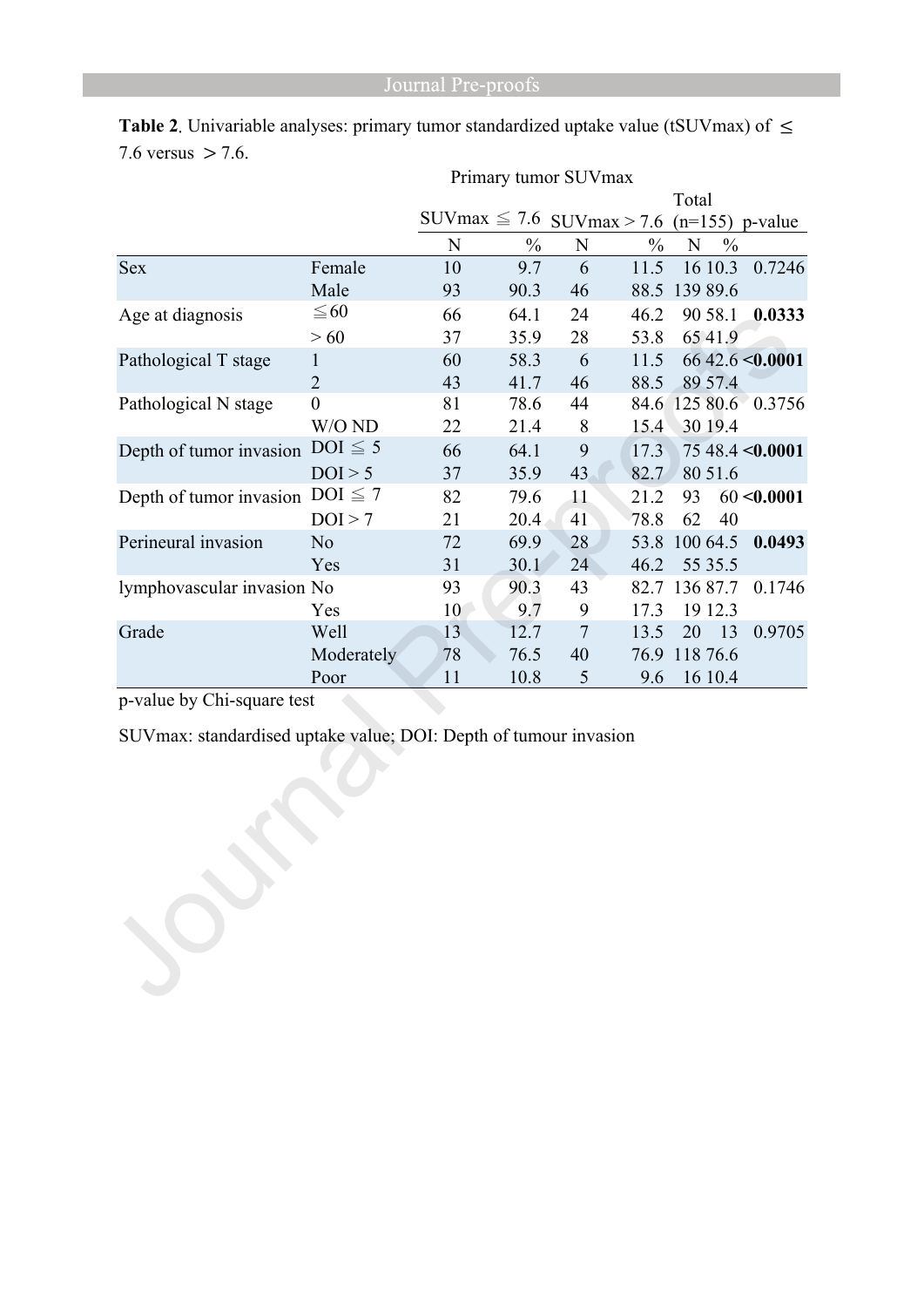# **Table 3**. Multivariate Cox proportional-hazards regression analysis of different models

for disease-free survival.

| Risk factors                                     | Hazard ratio | 95% CI                   | P-value |
|--------------------------------------------------|--------------|--------------------------|---------|
|                                                  |              | Model 1                  |         |
| Pathological T stage (T2 vs. T1)                 |              | 0.7582 0.3671 to 1.5660  | 0.4545  |
| Primary tumor SUV max ( $> 7.6$ vs. $\leq 7.6$ ) |              | 2.2319 1.1550 to 4.3126  | 0.0169  |
| Perineural invasion (Yes vs. No)                 |              | 1.7191 0.9164 to 3.2252  | 0.0914  |
| lymphovascular invasion (Yes vs. No)             |              | 1.4666 0.6863 to 3.1342  | 0.323   |
|                                                  |              | Model 2                  |         |
| Pathological T stage (T2 vs. T1)                 |              | 0.4536 0.1525 to 1.3486  | 0.155   |
| Depth of tumor invasion (> 7 vs. $\leq$ 7)       |              | 3.5173 1.2089 to 10.2333 | 0.021   |
| Perineural invasion (Yes vs. No)                 |              | 1.2979 0.6798 to 2.4777  | 0.4294  |
| lymphovascular invasion (Yes vs. No)             |              | 1.6082 0.7496 to 3.4504  | 0.2225  |
|                                                  |              |                          |         |

SUVmax: standardised uptake value; DOI: Depth of tumour invasion

**SUVmax value is prognostic in patients with early-stage squamous cell carcinoma of the tongue**

**Nan-Chin Lina,b,c, Jui-Ting Hsua,d, Michael Y. C. Chena,e,\*, Kuo-Yang Tsaic,\***

a School of Dentistry, China Medical University, Taichung, Taiwan

**b** Department of Oral and Maxillofacial Surgery, Changhua Christian Hospital, Changhua,

Taiwan

c Department of Oral and Maxillofacial Surgery, Show Chwan Memorial Hospital,

Changhua, Taiwan

d Department of Bioinformatics and Medical Engineering, Asia University, Taichung,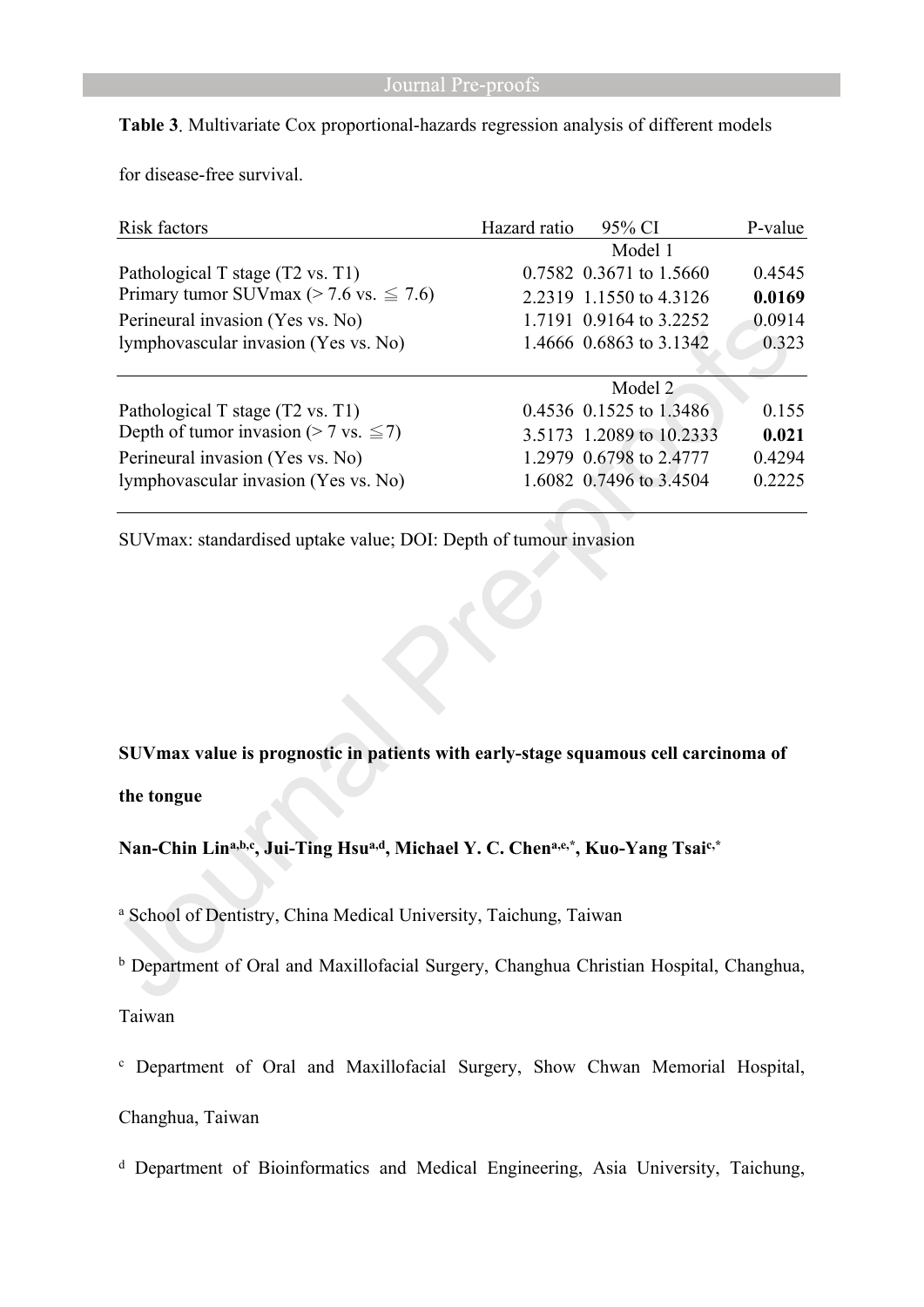# Taiwan

e Department of Oral and Maxillofacial Surgery, China Medical University Hospital,

Taichung, Taiwan

\*Corresponding authors: Kuo-Yang Tsai and Michael Y. C. Chen

Department of Oral and Maxillofacial Surgery

Show Chwan Memorial Hospital, Changhua, Taiwan

Tel.: +886 933127916.

Fax no.: (04) 7227116

Email address: [tsaikuoyang@gmail.com](about:blank)

Received: date; Accepted: date; Published: date

**Declarations of interest**: None

**Funding**: This research did not receive any specific grant from funding agencies in the public, commercial, or not-for-profit sectors